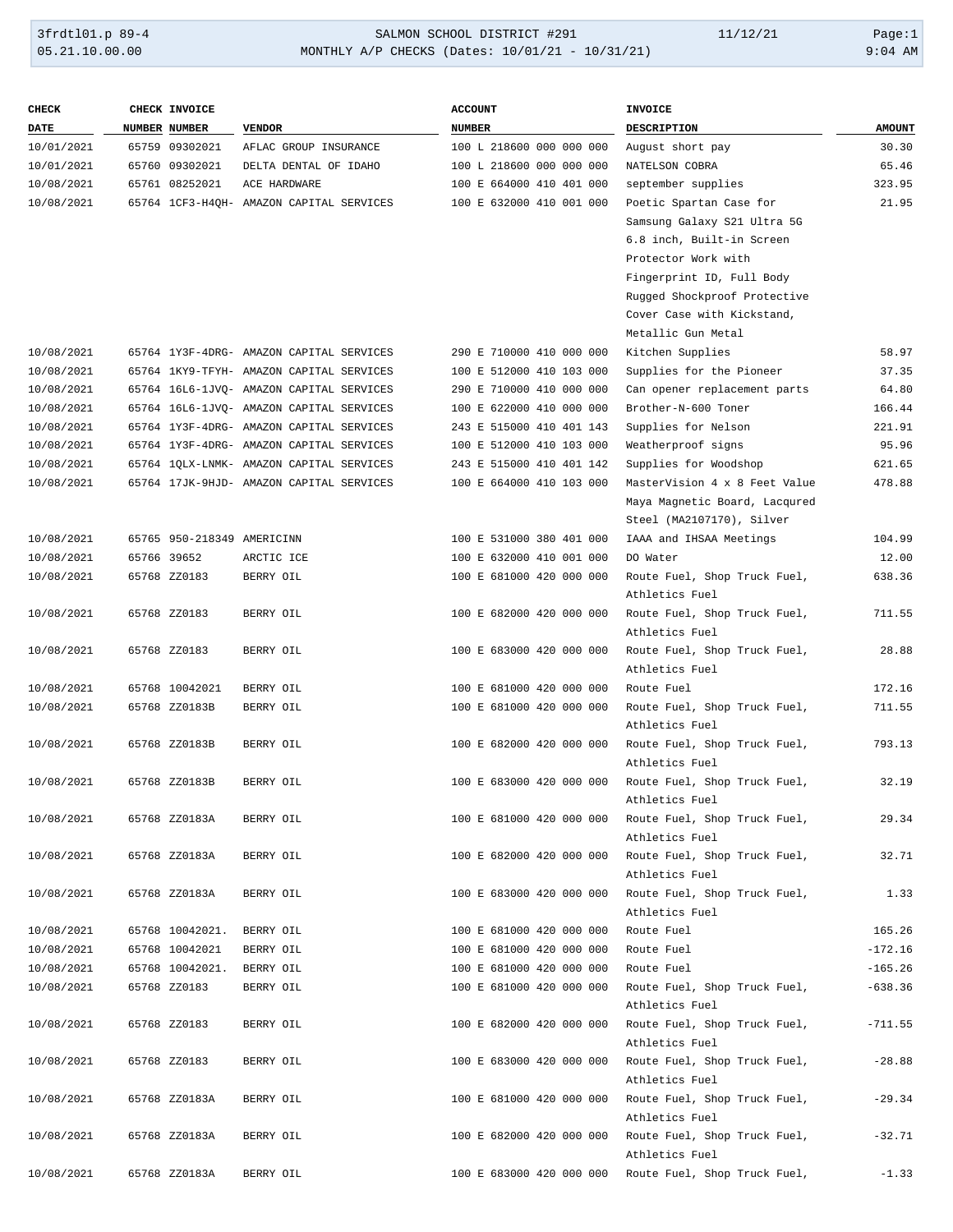## 3frdtl01.p 89-4 SALMON SCHOOL DISTRICT #291 11/12/21 Page:2 05.21.10.00.00 MONTHLY A/P CHECKS (Dates: 10/01/21 - 10/31/21) 9:04 AM

| <b>CHECK</b>             |            | CHECK INVOICE                     |                                                                                                                    | <b>ACCOUNT</b>           | <b>INVOICE</b>                                      |                  |
|--------------------------|------------|-----------------------------------|--------------------------------------------------------------------------------------------------------------------|--------------------------|-----------------------------------------------------|------------------|
| <b>DATE</b>              |            | NUMBER NUMBER                     | <b>VENDOR</b>                                                                                                      | <b>NUMBER</b>            | <b>DESCRIPTION</b>                                  | <b>AMOUNT</b>    |
|                          |            |                                   |                                                                                                                    |                          | Athletics Fuel                                      |                  |
| 10/08/2021               |            | 65768 ZZ0183B                     | BERRY OIL                                                                                                          | 100 E 681000 420 000 000 | Route Fuel, Shop Truck Fuel,                        | $-711.55$        |
|                          |            |                                   |                                                                                                                    |                          | Athletics Fuel                                      |                  |
| 10/08/2021               |            | 65768 ZZ0183B                     | BERRY OIL                                                                                                          | 100 E 682000 420 000 000 | Route Fuel, Shop Truck Fuel,                        | $-793.13$        |
|                          |            |                                   |                                                                                                                    |                          | Athletics Fuel                                      |                  |
| 10/08/2021               |            | 65768 ZZ0183B                     | BERRY OIL                                                                                                          | 100 E 683000 420 000 000 | Route Fuel, Shop Truck Fuel,                        | $-32.19$         |
|                          |            |                                   |                                                                                                                    |                          | Athletics Fuel                                      |                  |
| 10/08/2021               |            |                                   | 65769 7700011845 BIRDS LES SCHWAB TIRE CENTER                                                                      | 100 E 681000 315 000 085 | Bus repairs 05-1 rear tire                          | 120.00           |
|                          |            |                                   |                                                                                                                    |                          | sip                                                 |                  |
| 10/08/2021               |            |                                   | 65769 7700011848 BIRDS LES SCHWAB TIRE CENTER                                                                      | 241 E 515000 410 401 000 | Work done on the DE Car                             | 843.88           |
| 10/08/2021               |            | 65770 10062021                    | BROADWAY MEDIA DISTRIBUTION, I 100 E 532000 410 401 125                                                            |                          | Anastasia Projection                                | 850.00           |
|                          |            |                                   |                                                                                                                    |                          | Rental-Pace                                         |                  |
| 10/08/2021               |            | 65771 180616                      | BRYSON SALES AND SERVICE INC                                                                                       | 100 E 681000 410 000 085 | Bus Parts 16-1 air filter/                          | 478.35           |
|                          |            |                                   |                                                                                                                    |                          | heater motors/ 12-1 air                             |                  |
|                          |            |                                   |                                                                                                                    |                          | pressure gauges                                     |                  |
| 10/08/2021               |            | 65771 180582                      | BRYSON SALES AND SERVICE INC                                                                                       | 100 E 681000 410 000 085 | Bus Parts 14-1 windshield /                         | 678.25           |
|                          |            |                                   |                                                                                                                    |                          | trim / school bus sign                              |                  |
| 10/08/2021               |            | 65771 180811                      | BRYSON SALES AND SERVICE INC                                                                                       | 100 E 681000 410 000 085 | Bus Parts<br>$12 - 1$ 8 way                         | 40.42            |
|                          |            |                                   |                                                                                                                    |                          | master switch                                       |                  |
| 10/08/2021               |            | 65771 180425                      | BRYSON SALES AND SERVICE INC                                                                                       | 100 E 681000 410 000 085 | Bus Parts 14-1 05-1 school                          | 118.68           |
|                          |            |                                   |                                                                                                                    |                          | bus sign, battery hold downs                        |                  |
| 10/08/2021               |            | 65772 L372463                     | CDW GOVERNMENT INC                                                                                                 | 100 E 622000 410 000 000 | Lightspeed Filter, Mobile                           | 11812.50         |
|                          |            |                                   |                                                                                                                    |                          | Manager Licenses                                    |                  |
| 10/08/2021               |            | 65773 10042021                    | CITY OF SALMON                                                                                                     | 220 E 661000 332 000 000 | Blanket PO for City of Salmon<br>Blanket PO for ASP | 1347.23<br>34.95 |
| 10/08/2021<br>10/08/2021 |            | 65774 09292021<br>65774 09292021B | CUSTER TELEPHONE BROADBAND SVC 273 E 512000 300 000 000<br>CUSTER TELEPHONE BROADBAND SVC 245 E 632000 350 000 000 |                          | Blanket PO for Custer Tel                           | 1475.73          |
| 10/08/2021               |            | 65775 10062021                    | DAVE'S PIZZA                                                                                                       | 100 E 611000 410 401 000 | Pizza for FAFSA Night- Ashley                       | 298.60           |
|                          |            |                                   |                                                                                                                    |                          | Tarkalson                                           |                  |
| 10/08/2021               |            |                                   | 65776 0000055865 DONNELLEY SPORTS                                                                                  | 100 E 531000 410 401 150 | Volleyball Scorebooks/ Baden                        | 131.80           |
|                          |            |                                   |                                                                                                                    |                          | Game Ball                                           |                  |
| 10/08/2021               |            |                                   | 65776 0000055867 DONNELLEY SPORTS                                                                                  | 100 E 531000 410 401 153 | BB Scorebooks                                       | 23.80            |
| 10/08/2021               |            |                                   | 65776 0000056046 DONNELLEY SPORTS                                                                                  | 100 E 531000 410 401 000 | Mueller M-Tape, stretch tape,                       | 492.90           |
|                          |            |                                   |                                                                                                                    |                          | 2"Lite tape, 3"light tape,                          |                  |
|                          |            |                                   |                                                                                                                    |                          | Muellergesic 3.75 oz cream                          |                  |
| 10/08/2021               |            |                                   | 65776 0000055866 DONNELLEY SPORTS                                                                                  | 100 E 531000 410 401 154 | Basketball Scorebooks                               | 23.80            |
| 10/08/2021               |            |                                   | 65776 0000055862 DONNELLEY SPORTS                                                                                  | 100 E 531000 410 401 152 | Field Paint 5 Gal. Bucket                           | 522.00           |
| 10/08/2021               |            | 65777 09302021                    | DUPREE, LAURIE                                                                                                     | 251 E 512000 410 103 000 | Savage Grill, Pick Me Up,                           | 58.35            |
|                          |            |                                   |                                                                                                                    |                          | Dollar Store (Family Game                           |                  |
|                          |            |                                   |                                                                                                                    |                          | Night)                                              |                  |
| 10/08/2021               |            | 65778 10082021                    | GARRETT, FRANK                                                                                                     | 100 E 632000 410 000 000 | Classroom Supply                                    | 163.75           |
|                          |            |                                   |                                                                                                                    |                          | Reimbursement Form                                  |                  |
| 10/08/2021               |            |                                   | 65779 4051874-01 GEM STATE PAPER & SUPPLY CO                                                                       | 290 E 710000 450 000 000 | Blanket Po for Paper Products                       | 51.25            |
| 10/08/2021               |            | 65780 09292021                    | IDAHO POWER CO                                                                                                     | 220 E 661000 330 000 000 | Blanket PO for Power                                | 100.09           |
| 10/08/2021               | 65781 1235 |                                   | IDAHO SCHOOL BOARDS ASSN INC.                                                                                      | 100 E 631000 310 001 000 | ISBA Convention Registration                        | 2750.00          |
|                          |            |                                   |                                                                                                                    |                          | November 17th - 19th 2021                           |                  |
| 10/08/2021               |            | 65782 731828                      | INFANGER, SHARON                                                                                                   | 249 E 515000 410 401 000 | Reimbursement LR Gomez                              | 32.70            |
|                          |            |                                   |                                                                                                                    |                          | presentation & DFY-Infanger                         |                  |
| 10/08/2021               |            | 65782 10062021                    | INFANGER, SHARON                                                                                                   | 249 E 515000 410 401 000 | Reimbursement for boosting FB                       | 31.00            |
|                          |            |                                   |                                                                                                                    |                          | ads-Infanger                                        |                  |
| 10/08/2021               |            | 65782 734919                      | INFANGER, SHARON                                                                                                   | 249 E 515000 410 401 000 | Reimbursement LR Gomez                              | 131.11           |
|                          |            |                                   |                                                                                                                    |                          | presentation & DFY-Infanger                         |                  |
| 10/08/2021               |            | 65783 2021-14                     | INTERMOUNTAIN WELLNESS CENTER                                                                                      | 241 E 515000 410 401 000 | Physical for Drivers Ed                             | 135.00           |
|                          |            |                                   |                                                                                                                    |                          | Instructor                                          |                  |
| 10/08/2021               |            | 65783 2021-13                     | INTERMOUNTAIN WELLNESS CENTER                                                                                      | 100 E 681000 300 000 050 | DOT physical for Steve Fabeny                       | 135.00           |
| 10/08/2021               |            | 65784 10072021                    | KELLER, MARY JO                                                                                                    | 233 E 515000 300 000 000 | LST Instructor 86 hrs @                             | 2021.00          |
|                          |            |                                   |                                                                                                                    |                          | 23.50\$                                             |                  |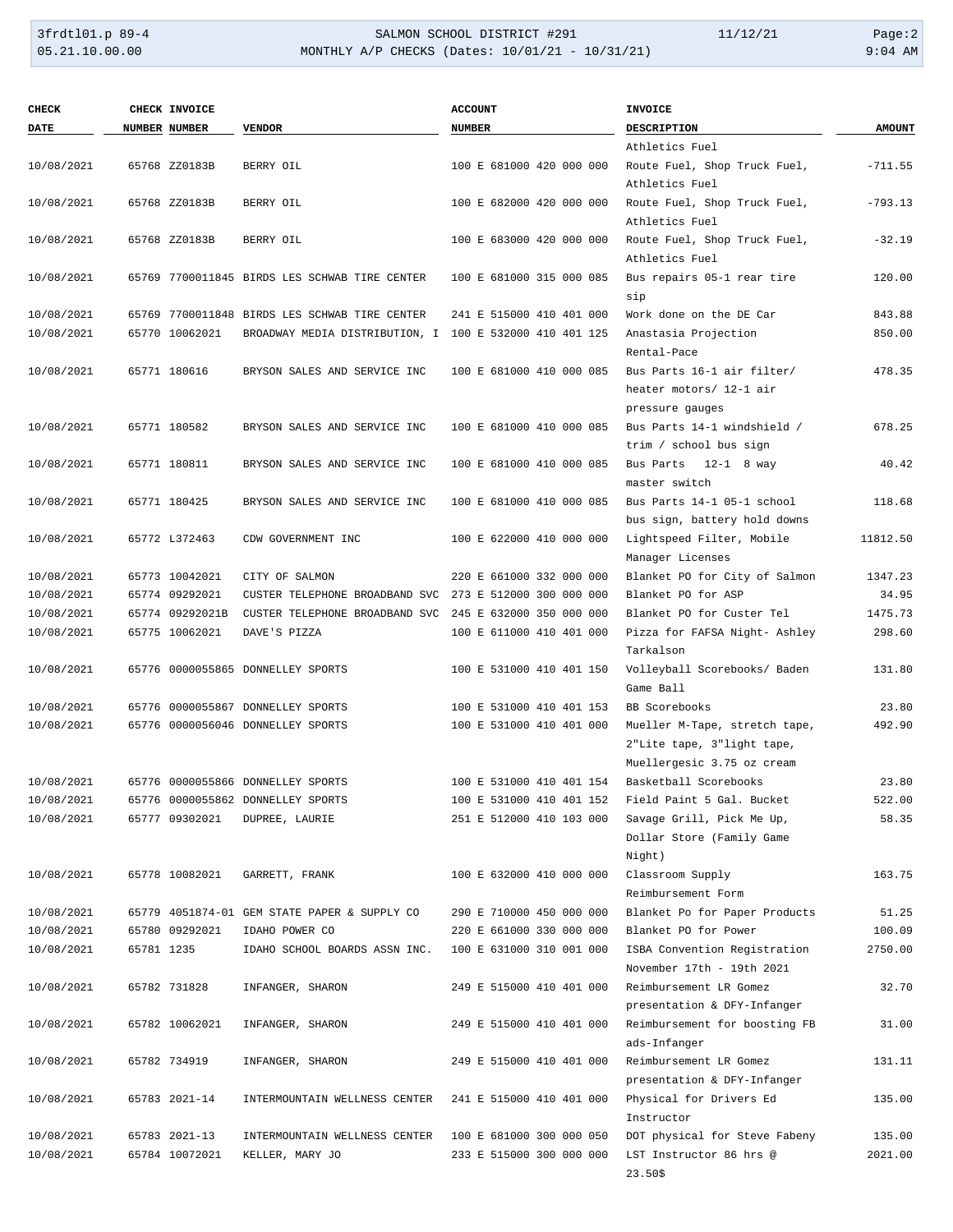## 3frdtl01.p 89-4 SALMON SCHOOL DISTRICT #291 11/12/21 Page:3 05.21.10.00.00 MONTHLY A/P CHECKS (Dates: 10/01/21 - 10/31/21) 9:04 AM

| <b>CHECK</b> | CHECK INVOICE   |                                 | <b>ACCOUNT</b>           | <b>INVOICE</b>                |               |
|--------------|-----------------|---------------------------------|--------------------------|-------------------------------|---------------|
| DATE         | NUMBER NUMBER   | <b>VENDOR</b>                   | <b>NUMBER</b>            | DESCRIPTION                   | <b>AMOUNT</b> |
| 10/08/2021   | 65785 10012021  | LAMOURE, BETSI                  | 100 E 632000 410 000 000 | Classroom Supply              | 200.00        |
|              |                 |                                 |                          | Reimbursement Form            |               |
| 10/08/2021   | 65786 N26547    | LEMHI LUMBER                    | 100 E 632000 410 000 000 | Classroom Supplies - Moore    | 9.99          |
| 10/08/2021   | 65786 08252021  | LEMHI LUMBER                    | 100 E 664000 410 103 000 | september supplies            | 190.75        |
| 10/08/2021   | 65787 21-73862  | LEMHI SANITATION SERVICE INC    | 100 E 661000 331 000 000 | Garbage Blanket PO            | 241.00        |
| 10/08/2021   | 65787 21-73830  | LEMHI SANITATION SERVICE INC    | 100 E 661000 331 000 000 | Garbage Blanket PO            | 667.00        |
| 10/08/2021   | 65787 21-75123  | LEMHI SANITATION SERVICE INC    | 100 E 661000 331 000 000 | Garbage Blanket PO            | 84.00         |
| 10/08/2021   | 65788 10042021  | LIFE FLIGHT NETWORK             | 100 L 218915 000 000 000 | 35 enrolees for lifeflight    | 2065.00       |
|              |                 |                                 |                          | benefit                       |               |
| 10/08/2021   | 65789 23507996  | MEADOW GOLD BOISE DEAN DAIRY    | 290 E 710000 450 000 000 | Blanket PO for Milk Products  | 1024.96       |
| 10/08/2021   | 65789 140111581 | MEADOW GOLD BOISE DEAN DAIRY    | 290 E 710000 450 000 000 | Blanket PO for Milk Products  | 106.98        |
|              |                 |                                 |                          |                               |               |
| 10/08/2021   | 65789 140111583 | MEADOW GOLD BOISE DEAN DAIRY    | 290 E 710000 450 000 000 | Blanket PO for Milk Products  | 147.11        |
| 10/08/2021   | 65789 140111485 | MEADOW GOLD BOISE DEAN DAIRY    | 290 E 710000 450 000 000 | Blanket PO for Milk Products  | 181.72        |
| 10/08/2021   | 65789 140111487 | MEADOW GOLD BOISE DEAN DAIRY    | 290 E 710000 450 000 000 | Blanket PO for Milk Products  | 229.52        |
| 10/08/2021   | 65789 23525879  | MEADOW GOLD BOISE DEAN DAIRY    | 290 E 710000 450 000 000 | Blanket PO for Milk Products  | 519.59        |
| 10/08/2021   | 65789 140111485 | MEADOW GOLD BOISE DEAN DAIRY    | 290 E 710000 450 000 000 | Blanket PO for Milk Products  | $-181.72$     |
| 10/08/2021   | 65789 140111487 | MEADOW GOLD BOISE DEAN DAIRY    | 290 E 710000 450 000 000 | Blanket PO for Milk Products  | $-229.52$     |
| 10/08/2021   | 65789 140111581 | MEADOW GOLD BOISE DEAN DAIRY    | 290 E 710000 450 000 000 | Blanket PO for Milk Products  | $-106.98$     |
| 10/08/2021   | 65789 140111583 | MEADOW GOLD BOISE DEAN DAIRY    | 290 E 710000 450 000 000 | Blanket PO for Milk Products  | $-147.11$     |
| 10/08/2021   | 65789 23507996  | MEADOW GOLD BOISE DEAN DAIRY    | 290 E 710000 450 000 000 | Blanket PO for Milk Products  | $-1024.96$    |
| 10/08/2021   | 65789 23525879  | MEADOW GOLD BOISE DEAN DAIRY    | 290 E 710000 450 000 000 | Blanket PO for Milk Products  | $-519.59$     |
| 10/08/2021   | 65790 37602     | MINER'S GLASS LLC               | 100 E 681000 315 000 085 | Bus Repairs 14-1 install R/S  | 200.00        |
|              |                 |                                 |                          | windshield                    |               |
| 10/08/2021   | 65791 8490088   | MONROE, BROOKE                  | 100 E 682000 410 000 000 | Student safety training book  | 119.44        |
|              |                 |                                 |                          | markers 500 ea                |               |
|              |                 |                                 |                          |                               |               |
| 10/19/2021   | 65791 8490088   | MONROE, BROOKE                  | 100 E 682000 410 000 000 | Student safety training book  | $-119.44$     |
|              |                 |                                 |                          | markers 500 ea                |               |
| 10/08/2021   | 65792 7613098   | NELCO                           | 100 E 651000 410 001 000 | 1000 check, 1000 envelopes    | 486.80        |
| 10/08/2021   | 65793 09292021  | PACE, AMBER                     | 100 E 532000 410 401 125 | Chairs for play/Costumes for  | 146.00        |
|              |                 |                                 |                          | play                          |               |
| 10/08/2021   | 65794 10042021  | PALMER, SUZY                    | 290 E 710000 450 000 000 | Reimbursement for Suzy P.     | 14.82         |
| 10/08/2021   | 65795 16214862  | PEARSON CLINICAL ASSESSMENTS    | 257 E 521000 410 000 000 | WISC-V Response               | 188.98        |
|              |                 |                                 |                          | Booklet/Quickscore Forms      |               |
| 10/08/2021   | 65795 16214232  | PEARSON CLINICAL ASSESSMENTS    | 257 E 521000 410 000 000 | Boehm Response Booklets       | 235.32        |
|              |                 |                                 |                          | 3@(25)                        |               |
| 10/08/2021   | 65796 586770    | PETERBILT                       | 100 E 681000 410 000 085 | Bus Parts 11-1 headlights     | 72.34         |
| 10/08/2021   | 65797 N9056412  | QUADIENT LEASING USA, INC.      | 100 E 632000 310 001 000 | Lease Agreement               | 376.29        |
| 10/08/2021   | 65798 109020    | R & S DISTRIBUTING              | 100 E 661000 410 000 000 | air fresheners                | 83.84         |
| 10/08/2021   | 65799 09292021  | RECORDER HERALD                 | 246 E 611000 300 000 000 | Display ads Recorder Herald   | 157.83        |
|              |                 |                                 |                          | Internet Safety- Gomez        |               |
| 10/08/2021   | 65800 10042021  | SALMON RIVER PROPANE            | 100 E 661000 333 000 000 | Propane for City Pool         | 851.38        |
| 10/08/2021   | 65800 09292021  | SALMON RIVER PROPANE            | 100 E 661000 333 000 000 | Propane for Pool              | 1877.75       |
| 10/08/2021   |                 | 65803 81-1899025 SAVEWAY MARKET | 100 E 611000 410 401 000 | Supplies for FAFSA night-     | 10.76         |
|              |                 |                                 |                          | Ashley Tarkalson              |               |
| 10/08/2021   |                 | 65803 81-1888035 SAVEWAY MARKET | 290 E 710000 410 000 000 | Blanket PO for Food/ High     | 11.98         |
|              |                 |                                 |                          | School                        |               |
|              |                 |                                 |                          |                               |               |
| 10/08/2021   |                 | 65803 81-1891166 SAVEWAY MARKET | 290 E 710000 410 000 000 | Blanket PO for Food/ High     | 3.99          |
|              |                 |                                 |                          | School                        |               |
| 10/08/2021   |                 | 65803 CM 81-1864 SAVEWAY MARKET | 249 E 515000 410 401 000 | Blanket PO for DFY leadership | $-20.40$      |
|              |                 |                                 |                          | lunches/light refreshments    |               |
|              |                 |                                 |                          | not to exceed Credit Memo     |               |
| 10/08/2021   | 65803 10062021  | SAVEWAY MARKET                  | 249 E 515000 410 401 000 | Blanket PO for DFY leadership | 312.42        |
|              |                 |                                 |                          | lunches/light refreshments    |               |
|              |                 |                                 |                          | not to exceed                 |               |
| 10/08/2021   |                 | 65803 04-1714823 SAVEWAY MARKET | 257 E 521000 410 000 000 | Food/Snacks-Life Skills       | 39.77         |
| 10/08/2021   |                 | 65803 03-1720533 SAVEWAY MARKET | 290 E 710000 450 000 000 | Blanket PO for Food Service   | 24.75         |
|              |                 |                                 |                          |                               |               |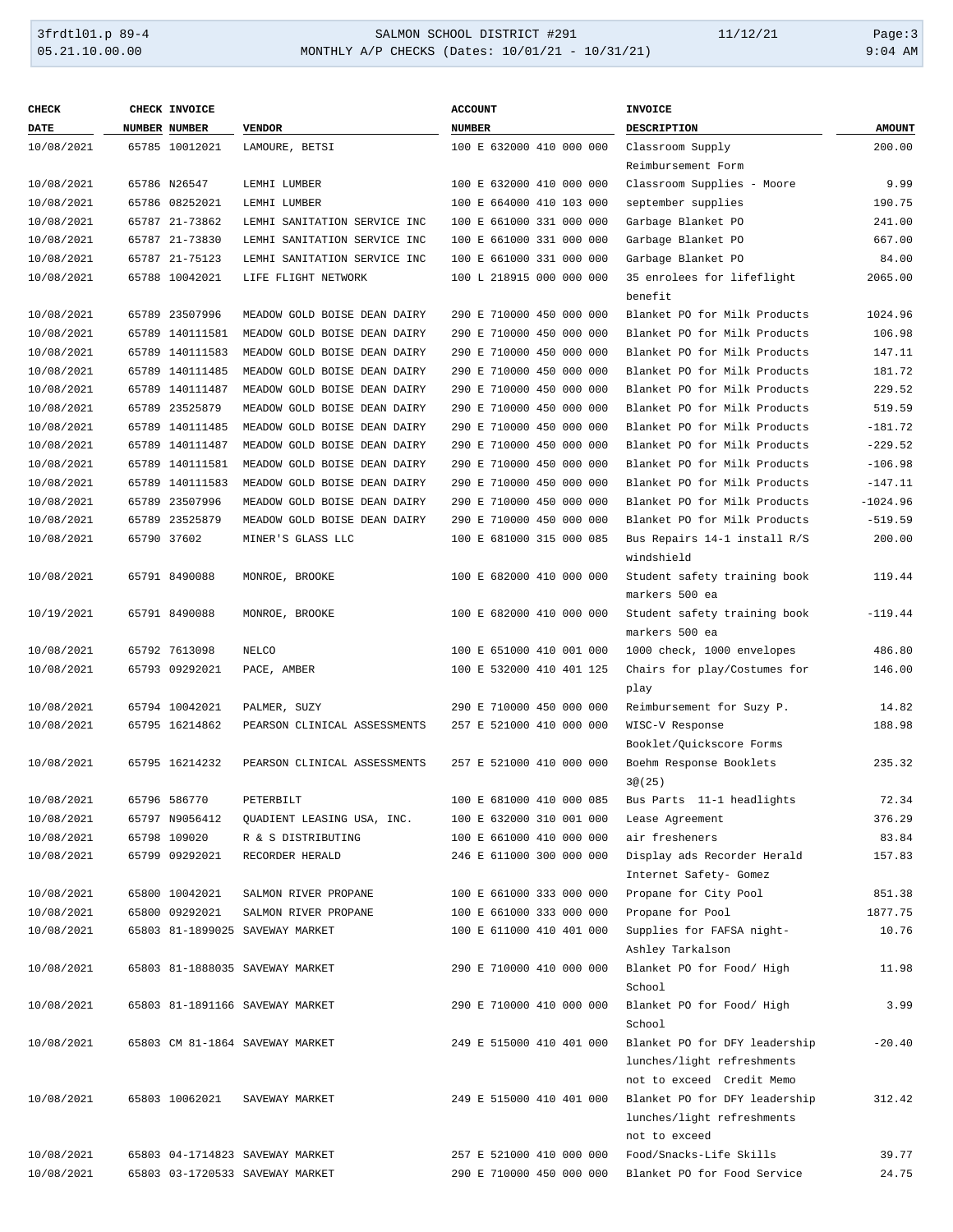## 3frdtl01.p 89-4 SALMON SCHOOL DISTRICT #291 11/12/21 Page:4 05.21.10.00.00 MONTHLY A/P CHECKS (Dates: 10/01/21 - 10/31/21) 9:04 AM

| <b>CHECK</b> |          | CHECK INVOICE   |                                                         | <b>ACCOUNT</b>           | <b>INVOICE</b>                            |               |
|--------------|----------|-----------------|---------------------------------------------------------|--------------------------|-------------------------------------------|---------------|
| DATE         |          | NUMBER NUMBER   | <b>VENDOR</b>                                           | <b>NUMBER</b>            | <b>DESCRIPTION</b>                        | <b>AMOUNT</b> |
| 10/08/2021   |          |                 | 65803 81-1887033 SAVEWAY MARKET                         | 290 E 710000 450 000 000 | Blanket PO for Food Service               | 30.46         |
| 10/08/2021   |          |                 | 65803 81-1890595 SAVEWAY MARKET                         | 290 E 710000 450 000 000 | Blanket PO for Food Service               | 283.97        |
| 10/08/2021   |          |                 | 65803 81-1891645 SAVEWAY MARKET                         | 290 E 710000 450 000 000 | Blanket PO for Food Service               | 2.67          |
| 10/08/2021   |          |                 | 65803 02-1679037 SAVEWAY MARKET                         | 243 E 515000 410 401 143 | NTE for food science sept/oct             | 33.49         |
| 10/08/2021   |          |                 | 65803 02-1678592 SAVEWAY MARKET                         | 243 E 515000 410 401 143 | NTE for food science sept/oct             | 165.53        |
| 10/08/2021   |          |                 | 65803 81-1883834 SAVEWAY MARKET                         | 290 E 710000 450 000 000 | Blanket PO for Food Service               | 253.78        |
| 10/08/2021   |          |                 | 65803 81-1894017 SAVEWAY MARKET                         | 290 E 710000 450 000 000 | Blanket PO for Food Service               | 423.56        |
| 10/08/2021   |          |                 | 65803 81-1895677 SAVEWAY MARKET                         | 290 E 710000 450 000 000 | Blanket PO for food service               | 678.83        |
| 10/08/2021   |          |                 | 65804 3081038674 SCHOOL SPECIALTY INC.                  | 100 E 515000 410 401 000 | SJSHS Office Supplies                     | 230.52        |
| 10/08/2021   |          | 65805 23760887  | SHAMROCK FOODS COMPANY                                  | 290 E 710000 450 000 000 | Blanket PO for Food                       | 679.99        |
| 10/08/2021   |          | 65805 23751954  | SHAMROCK FOODS COMPANY                                  | 290 E 710000 450 000 000 | Blanket PO for Food                       | 138.46        |
| 10/08/2021   |          | 65805 23743761  | SHAMROCK FOODS COMPANY                                  | 290 E 710000 450 000 000 | Blanket PO for Food                       | 673.87        |
| 10/08/2021   |          | 65806 329657    | SOUTH CO METALS LLC                                     | 243 E 515000 410 401 140 | Supplies for AgEd                         | 879.75        |
| 10/08/2021   | 65807 01 |                 | STATE DEPT OF EDUCATION                                 | 271 E 621000 313 000 000 | 2021 Family & Community                   | 800.00        |
|              |          |                 |                                                         |                          | Engagement Conference                     |               |
| 10/08/2021   |          | 65808 07292021  | SUNRISE ENVIRONMENTAL SCIENTIF 100 E 661000 410 000 000 |                          | cleaning supplies                         | 586.73        |
| 10/08/2021   |          | 65810 10042021  | BERRY OIL                                               | 100 E 681000 420 000 000 | Route Fuel                                | 172.16        |
| 10/08/2021   |          | 65810 10042021. | BERRY OIL                                               | 100 E 681000 420 000 000 | Route Fuel                                | 165.26        |
| 10/08/2021   |          | 65810 ZZ0183    | BERRY OIL                                               | 100 E 681000 420 000 000 | Route Fuel, Shop Truck Fuel,              | 1378.79       |
|              |          |                 |                                                         |                          | Athletics Fuel                            |               |
| 10/08/2021   |          | 65810 ZZ0183A   | BERRY OIL                                               | 100 E 683000 420 000 000 | Route Fuel, Shop Truck Fuel,              | 62.38         |
|              |          |                 |                                                         |                          | Athletics Fuel                            |               |
| 10/08/2021   |          | 65810 CM 065721 | BERRY OIL                                               | 100 E 681000 420 000 000 | Route Fuel, Credit Memo                   | $-103.09$     |
| 10/08/2021   |          | 65810 ZZ0183B   | BERRY OIL                                               | 100 E 682000 420 000 000 | Route Fuel, Shop Truck Fuel,              | 1536.87       |
|              |          |                 |                                                         |                          | Athletics Fuel                            |               |
| 10/08/2021   |          | 65811 10082021  | HUMAN DYNAMICS & DIAGNOSTICS                            | 260 E 521000 310 000 000 | September BI                              | 8800.00       |
| 10/08/2021   |          | 65812 10082021  | IDAHO POWER CO                                          | 220 E 661000 330 000 000 | Blanket PO for Power                      | 5127.80       |
| 10/08/2021   |          | 65813 140111485 | MEADOW GOLD BOISE DEAN DAIRY                            | 290 E 710000 450 000 000 | Blanket PO for Milk Products              | 181.72        |
| 10/08/2021   |          | 65813 140111487 | MEADOW GOLD BOISE DEAN DAIRY                            | 290 E 710000 450 000 000 | Blanket PO for Milk Products              | 229.52        |
| 10/08/2021   |          | 65813 140111581 | MEADOW GOLD BOISE DEAN DAIRY                            | 290 E 710000 450 000 000 | Blanket PO for Milk Products              | 106.98        |
| 10/08/2021   |          | 65813 140111583 | MEADOW GOLD BOISE DEAN DAIRY                            | 290 E 710000 450 000 000 | Blanket PO for Milk Products              | 147.11        |
| 10/08/2021   |          |                 | 65814 81-1894026 PACE, AMBER                            | 249 E 515000 410 401 000 | Reimbursement light                       | 4.17          |
|              |          |                 |                                                         |                          | refreshments                              |               |
| 10/08/2021   |          |                 | 65814 03-1725433 PACE, AMBER                            | 249 E 515000 410 401 000 | Reimbursement light                       | 31.54         |
|              |          |                 |                                                         |                          | refreshments                              |               |
| 10/08/2021   |          | 65815 10082021  | SALMON SPEECH AND SWALLOWING S 100 E 521000 300 000 000 |                          | Salmon Speech and Swallowing              | 2987.49       |
|              |          |                 |                                                         |                          | Services                                  |               |
| 10/08/2021   |          |                 | 65816 81-1887033 SAVEWAY MARKET                         | 290 E 710000 450 000 000 | Blanket PO for Food Service               | 325.80        |
|              |          |                 |                                                         |                          | Short Pay                                 |               |
| 10/08/2021   |          | 65817 23525879  | SHAMROCK FOODS COMPANY                                  | 290 E 710000 450 000 000 | Blanket PO for Food                       | 519.59        |
| 10/08/2021   |          | 65817 23507996  | SHAMROCK FOODS COMPANY                                  | 290 E 710000 450 000 000 | Blanket PO for Food                       | 1024.96       |
| 10/08/2021   |          | 65818 10082021  | STEELE MEMORIAL MEDICAL CENTER 100 E 521000 300 000 000 |                          | September OT, September PT                | 9330.00       |
| 10/25/2021   |          | 65819 10252021  | STATE IDAHO DEPT OF EDUCATION                           | 100 L 218915 000 000 000 | Marcella Rich Alt                         | 100.00        |
|              |          |                 |                                                         |                          | Authorization                             |               |
| 10/25/2021   |          |                 | 65820 20211025BD AFLAC GROUP INSURANCE                  | 257 L 218510 000 000 000 | Payroll accrual                           | 16.12         |
| 10/25/2021   |          |                 | 65820 20211025BD AFLAC GROUP INSURANCE                  | 257 L 218510 000 000 000 | Payroll accrual                           | 8.65          |
| 10/25/2021   |          |                 | 65820 20211025AD AFLAC GROUP INSURANCE                  | 100 L 218510 000 000 000 | Payroll accrual                           | 260.20        |
| 10/25/2021   |          |                 | 65820 20211025AD AFLAC GROUP INSURANCE                  | 100 L 218510 000 000 000 | Payroll accrual                           | 235.60        |
| 10/25/2021   |          |                 | 65820 20211025AD AFLAC GROUP INSURANCE                  | 100 L 218600 000 000 000 | Payroll accrual                           | 119.12        |
| 10/25/2021   |          | 65821 103842    | BERRY OIL                                               | 100 E 681000 420 000 000 | Route Fuel                                | 311.44        |
| 10/25/2021   |          | 65821 008091    | BERRY OIL                                               | 100 E 681000 420 000 000 | DEF in yellow buses                       | 165.72        |
|              |          |                 |                                                         |                          | $11 - 1, 12 - 1, 14 - 1, 16 - 1, 18 - 1,$ |               |
| 10/25/2021   |          | 65822 181124    | BRYSON SALES AND SERVICE INC                            | 100 E 681000 410 000 085 | Bus Parts 16-1 turn signal                | 224.02        |
|              |          |                 |                                                         |                          | switch                                    |               |
| 10/25/2021   |          | 65822 181012    | BRYSON SALES AND SERVICE INC                            | 100 E 681000 410 000 085 | Bus Parts 14-1 turn sig                   | 295.63        |
|              |          |                 |                                                         |                          | switch, relays filter                     |               |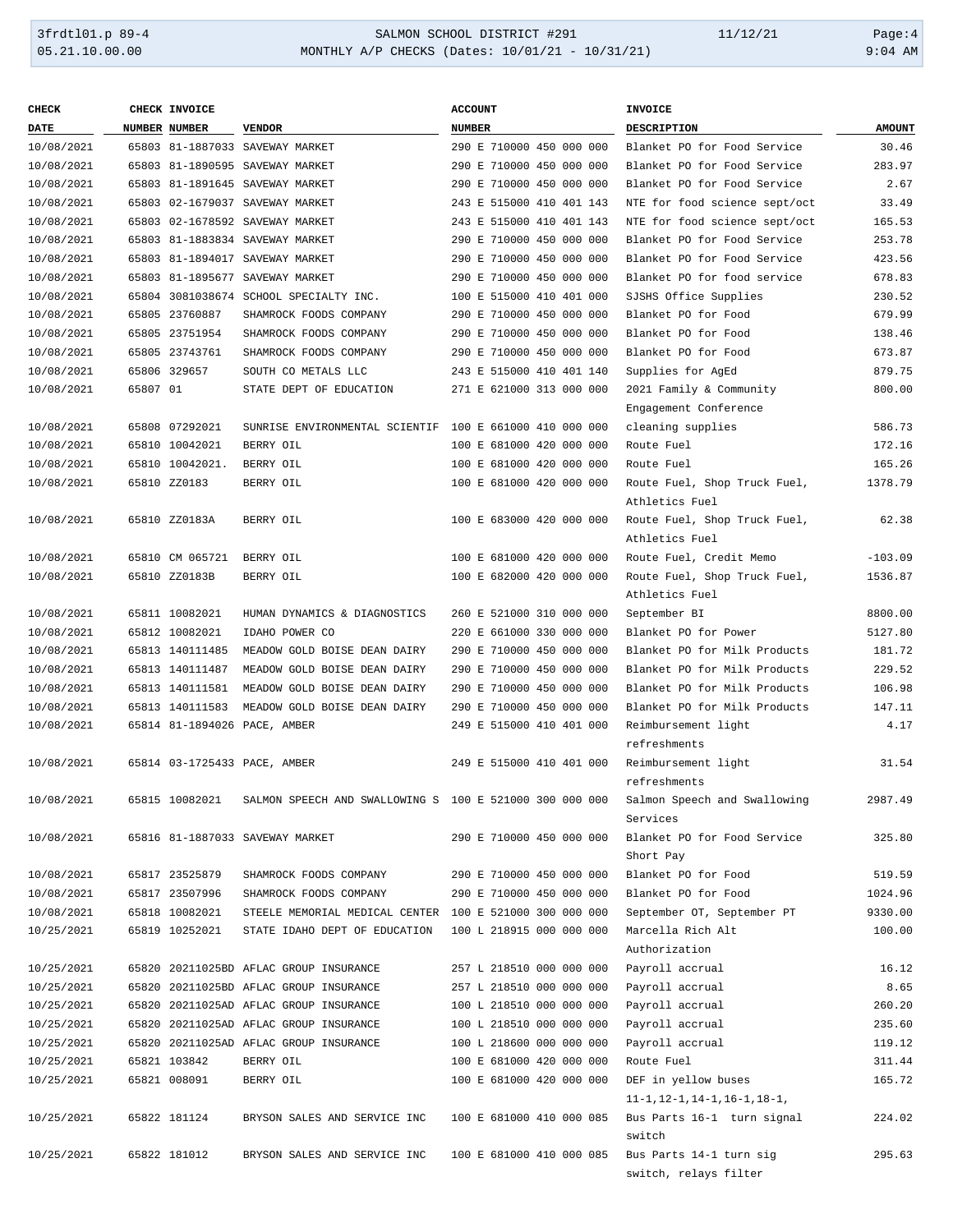3frdtl01.p 89-4 SALMON SCHOOL DISTRICT #291 11/12/21 Page:5 05.21.10.00.00 MONTHLY A/P CHECKS (Dates: 10/01/21 - 10/31/21) 9:04 AM

| <b>CHECK</b> |       | CHECK INVOICE              |                                                         | <b>ACCOUNT</b>           | <b>INVOICE</b>                                               |               |
|--------------|-------|----------------------------|---------------------------------------------------------|--------------------------|--------------------------------------------------------------|---------------|
| <b>DATE</b>  |       | NUMBER NUMBER              | <b>VENDOR</b>                                           | <b>NUMBER</b>            | <b>DESCRIPTION</b>                                           | <b>AMOUNT</b> |
| 10/25/2021   |       | 65822 181037               | BRYSON SALES AND SERVICE INC                            | 100 E 681000 410 000 085 | Bus Parts 16-1 dash cluster<br>instruments                   | 911.85        |
| 10/25/2021   |       | 65822 180925               | BRYSON SALES AND SERVICE INC                            | 100 E 681000 410 000 085 | Bus Parts 18-1 brake pads<br>windshield seal                 | 201.05        |
| 10/25/2021   |       | 65823 CS-451368            | CAREER SAFE                                             | 263 E 641000 410 401 140 | 10 HR OSHA certifications                                    | 625.00        |
| 10/25/2021   |       | 65824 6551-75170 CARQUEST  |                                                         | 100 E 681000 410 000 085 | Bus parts batteries for 14-1<br>and $05-1$                   | 473.18        |
| 10/25/2021   |       | 65824 6551-75228 CAROUEST  |                                                         | 100 E 681000 410 000 085 | Bus parts batteries for 14-1<br>and $05-1$                   | 473.18        |
| 10/25/2021   |       | 65824 6551-75172 CARQUEST  |                                                         | 100 E 681000 416 000 050 | Bus Cleaning brush                                           | 23.42         |
| 10/25/2021   |       | 65825 10202021             | COCKRELL, MIRIAM                                        | 100 E 531000 300 401 000 | Assisting with VB (Hours)                                    | 180.00        |
| 10/25/2021   |       | 65826 10252021             | COMPANION CORPORATION                                   | 100 E 622000 410 401 000 | 2022 License Fee/ Renewal                                    | 1500.50       |
| 10/25/2021   |       | 65826 10252021             | COMPANION CORPORATION                                   | 100 E 622000 410 103 000 | 2022 License Fee/ Renewal                                    | 1500.50       |
| 10/25/2021   |       | 65827 10132021             | COOPER, KATIE                                           | 100 E 632000 410 000 000 | Classroom Supply<br>Reimbursement form                       | 56.16         |
| 10/25/2021   | 65828 |                            | 20211025BD DELTA DENTAL OF IDAHO                        | 100 L 218600 000 000 000 | Payroll accrual-DDent                                        | 695.91        |
| 10/25/2021   | 65828 |                            | 20211025BD DELTA DENTAL OF IDAHO                        | 251 L 218600 000 000 000 | Payroll accrual-DDent                                        | 32.93         |
| 10/25/2021   | 65828 |                            | 20211025BD DELTA DENTAL OF IDAHO                        | 257 L 218600 000 000 000 | Payroll accrual-DDent                                        | 89.57         |
| 10/25/2021   | 65828 |                            | 20211025BD DELTA DENTAL OF IDAHO                        | 290 L 218600 000 000 000 | Payroll accrual-DDent                                        | 98.79         |
| 10/25/2021   | 65828 |                            | 20211025BD DELTA DENTAL OF IDAHO                        | 254 L 218600 000 000 000 | Payroll accrual-DDent                                        | 32.93         |
| 10/25/2021   | 65828 |                            | 20211025AD DELTA DENTAL OF IDAHO                        | 100 L 218600 000 000 000 | Payroll accrual-DDent                                        | 2140.63       |
| 10/25/2021   | 65828 |                            | 20211025AD DELTA DENTAL OF IDAHO                        | 251 L 218600 000 000 000 | Payroll accrual-DDent                                        | 65.86         |
| 10/25/2021   |       | 65829 10192021             | FOWLER, JOSHUA                                          | 100 E 661000 115 000 000 | Lunch Clean Up Hours                                         | 189.00        |
| 10/25/2021   |       | 65830 4053616              | GEM STATE PAPER & SUPPLY CO                             | 290 E 710000 450 000 000 | Blanket Po for Paper Products                                | 53.47         |
| 10/25/2021   |       | 65830 4051874              | GEM STATE PAPER & SUPPLY CO                             | 290 E 710000 450 000 000 | Blanket Po for Paper Products                                | 181.72        |
| 10/25/2021   |       | 65831 3114131              | <b>GOLD STAR FOODS</b>                                  | 290 E 710000 450 000 000 | Blanket PO for Food                                          | 4052.88       |
| 10/25/2021   |       | 65831 3114792              | <b>GOLD STAR FOODS</b>                                  | 290 E 710000 450 000 000 | Blanket PO for Food                                          | 81.68         |
| 10/25/2021   |       | 65831 3114132              | <b>GOLD STAR FOODS</b>                                  | 290 E 710000 450 000 450 | Blanket PO for CMDY Food                                     | 949.53        |
| 10/25/2021   |       | 65831 3114793              | <b>GOLD STAR FOODS</b>                                  | 290 E 710000 450 000 000 | Blanket PO for Food                                          | 43.78         |
| 10/25/2021   |       | 65831 3114104              | <b>GOLD STAR FOODS</b>                                  | 290 E 710000 450 000 000 | Blanket PO for Food                                          | 179.10        |
| 10/25/2021   |       | 65832 10182021             | HOLDEN, EILEEN                                          | 100 E 515000 440 401 000 | Books, Am radio office                                       | 168.91        |
|              |       |                            |                                                         |                          | yearly, Goto meeting yearly<br>fee, survey monekey june-sept |               |
| 10/25/2021   |       | 65832 10182021             | HOLDEN, EILEEN                                          | 100 E 632000 410 001 000 | Books, Am radio office                                       | 247.51        |
|              |       |                            |                                                         |                          |                                                              |               |
|              |       |                            |                                                         |                          | yearly, Goto meeting yearly<br>fee, survey monekey june-sept |               |
| 10/25/2021   |       | 65832 10182021             | HOLDEN, EILEEN                                          | 254 E 621000 410 000 000 | Books, Am radio office                                       | 740.00        |
|              |       |                            |                                                         |                          | yearly, Goto meeting yearly                                  |               |
|              |       |                            |                                                         |                          | fee, survey monekey june-sept                                |               |
| 10/25/2021   |       | 65833 300006025            | IDAHO ASSOCIATION OF SCHOOL AD 100 E 632000 310 001 000 |                          | Idaho Rural Schools                                          | 450.00        |
|              |       |                            |                                                         |                          | Association- membership                                      |               |
| 10/25/2021   |       |                            | 65834 20211025AD IDAHO DEPT OF LABOR PAYMENT CO         | 100 L 218900 000 000 000 | Payroll accrual                                              | 89.88         |
| 10/25/2021   |       | 65835 291216-1             | IDAHO DIGITAL LEARNING ACADEMY                          | 100 E 621000 305 401 000 | Online Classes                                               | 375.00        |
| 10/25/2021   |       | 65835 291218-1             | IDAHO DIGITAL LEARNING ACADEMY 100 E 621000 305 401 000 |                          | Online Classes                                               | 225.00        |
| 10/25/2021   |       | 65836 20211025AD IEA       |                                                         | 100 L 218905 000 000 000 | Payroll accrual                                              | 2244.08       |
| 10/25/2021   |       | 65836 20211025AD IEA       |                                                         | 251 L 218905 000 000 000 | Payroll accrual                                              | 62.91         |
| 10/25/2021   |       | 65836 20211025AD IEA       |                                                         | 231 L 218905 000 000 000 | Payroll accrual                                              | 51.77         |
| 10/25/2021   |       | 65837 2021-17              | INTERMOUNTAIN WELLNESS CENTER                           | 100 E 681000 300 000 050 | DOT physical Berik                                           | 135.00        |
|              |       |                            |                                                         |                          | Christensen                                                  |               |
| 10/25/2021   |       | 65838 2046541007 LAKESHORE |                                                         | 100 E 632000 410 000 000 | Supplies for PreSchool- Moore                                | 56.28         |
| 10/25/2021   |       | 65839 10252021             | LEMHI VALLEY SOCIAL SERVICES                            | 260 E 521000 310 000 000 | AE, BL, DC, HH, KG, RD, ZW                                   | 22977.00      |
|              |       |                            |                                                         |                          | Services                                                     |               |
| 10/25/2021   | 65840 |                            | 20211025AD LEMHI COUNTY SHERIFF                         | 257 L 218900 000 000 000 | Payroll deduction                                            | 137.35        |
| 10/25/2021   |       | 65841 0744372-IN MARC      |                                                         | 100 E 665000 410 000 000 | sterilant for weeds                                          | 1511.14       |
| 10/25/2021   |       |                            | 65842 140111832 MEADOW GOLD BOISE DEAN DAIRY            | 290 E 710000 450 000 000 | Blanket PO for Milk Products                                 | 169.04        |
| 10/25/2021   |       |                            | 65842 140111834 MEADOW GOLD BOISE DEAN DAIRY            | 290 E 710000 450 000 000 | Blanket PO for Milk Products                                 | 242.12        |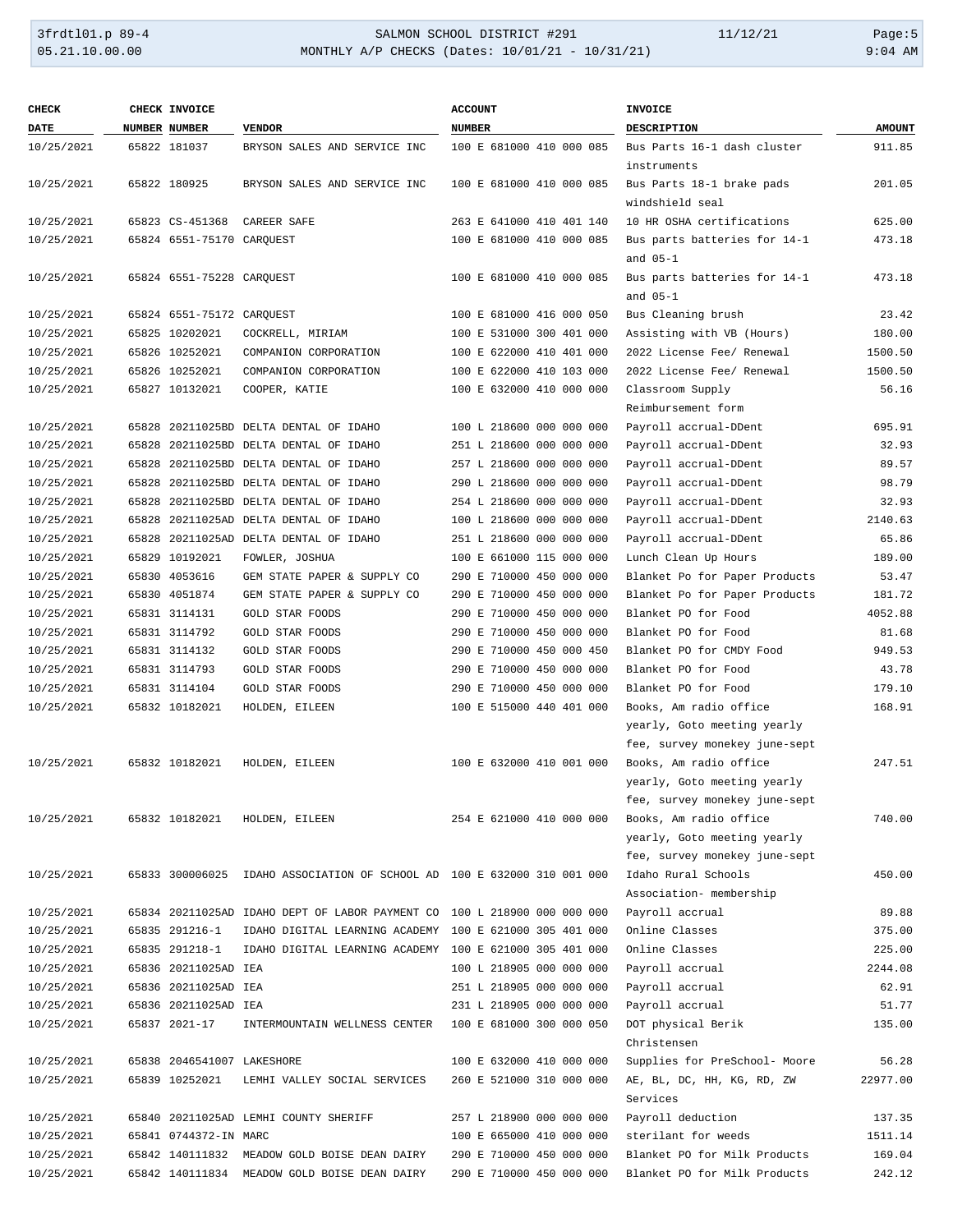## 3frdtl01.p 89-4 SALMON SCHOOL DISTRICT #291 11/12/21 Page:6 05.21.10.00.00 MONTHLY A/P CHECKS (Dates: 10/01/21 - 10/31/21) 9:04 AM

| <b>CHECK</b> | CHECK INVOICE   |                                                | <b>ACCOUNT</b>           | <b>INVOICE</b>                |               |
|--------------|-----------------|------------------------------------------------|--------------------------|-------------------------------|---------------|
| <b>DATE</b>  | NUMBER NUMBER   | <b>VENDOR</b>                                  | <b>NUMBER</b>            | <b>DESCRIPTION</b>            | <b>AMOUNT</b> |
| 10/25/2021   | 65842 140111701 | MEADOW GOLD BOISE DEAN DAIRY                   | 290 E 710000 450 000 000 | Blanket PO for Milk Products  | 244.77        |
| 10/25/2021   | 65842 140111699 | MEADOW GOLD BOISE DEAN DAIRY                   | 290 E 710000 450 000 000 | Blanket PO for Milk Products  | 219.95        |
| 10/25/2021   | 65843 8490088   | MONROE, BROOKE                                 | 100 E 682000 410 000 000 | Student safety training book  | 114.20        |
|              |                 |                                                |                          | markers 500 ea                |               |
| 10/25/2021   |                 | 65844 20211025BD NCPERS GROUP LIFE INS         | 100 L 218700 000 000 000 | Payroll accrual               | 48.00         |
| 10/25/2021   |                 | 65844 20211025BD NCPERS GROUP LIFE INS         | 257 L 218700 000 000 000 | Payroll accrual               | 16.00         |
| 10/25/2021   |                 | 65844 20211025AD NCPERS GROUP LIFE INS         | 100 L 218700 000 000 000 | Payroll accrual               | 192.00        |
| 10/25/2021   |                 | 65844 20211025AD NCPERS GROUP LIFE INS         | 231 L 218700 000 000 000 | Payroll accrual               | 16.00         |
| 10/25/2021   | 65845 7617368   | NELCO                                          | 100 E 515000 410 401 000 | SAS Checks and Envelopes      | 215.60        |
| 10/25/2021   | 65846 10112021  | PAINTER, VICTORIA                              | 100 E 681000 340 000 000 | In lieu of transportation     | 14.24         |
|              |                 |                                                |                          | September 2021 / Painter      |               |
| 10/25/2021   | 65847 10182021  | PALMER, SUZY                                   | 290 E 710000 450 000 000 | Reimbursement for food        | 28.88         |
| 10/25/2021   |                 | 65848 20211025BD PRE-PAID LEGAL SVC INC.       | 100 L 218910 000 000 000 | Payroll accrual               | 25.90         |
| 10/25/2021   |                 | 65848 20211025BD PRE-PAID LEGAL SVC INC.       | 257 L 218910 000 000 000 | Payroll accrual               | 51.80         |
| 10/25/2021   |                 | 65848 20211025BD PRE-PAID LEGAL SVC INC.       | 290 L 218910 000 000 000 | Payroll accrual               | 25.90         |
| 10/25/2021   |                 | 65848 20211025AD PRE-PAID LEGAL SVC INC.       | 100 L 218910 000 000 000 | Payroll accrual               | 221.15        |
| 10/28/2021   |                 | 65848 20211025AD PRE-PAID LEGAL SVC INC.       | 100 L 218910 000 000 000 | Payroll accrual               | $-221.15$     |
| 10/28/2021   |                 | 65848 20211025BD PRE-PAID LEGAL SVC INC.       | 100 L 218910 000 000 000 | Payroll accrual               | $-25.90$      |
| 10/28/2021   |                 | 65848 20211025BD PRE-PAID LEGAL SVC INC.       | 257 L 218910 000 000 000 | Payroll accrual               | $-51.80$      |
| 10/28/2021   |                 | 65848 20211025BD PRE-PAID LEGAL SVC INC.       | 290 L 218910 000 000 000 | Payroll accrual               | $-25.90$      |
| 10/25/2021   | 65849 16517083  | QUADIENT LEASING USA, INC.                     | 100 E 632000 410 001 000 | Ink cartridge for postage     | 194.00        |
| 10/25/2021   | 65850 10182021  | QUEST CPAS, P.C.                               | 100 E 632000 310 001 000 | Progress billing for Audit    | 7562.00       |
|              |                 |                                                |                          | Services                      |               |
| 10/25/2021   | 65851 109281    | R & S DISTRIBUTING                             | 290 E 710000 410 000 000 | Mop Handle (Kitchen)          | 24.65         |
| 10/25/2021   | 65851 109010    | R & S DISTRIBUTING                             | 290 E 710000 410 000 000 | Kitchen Supplies              | 467.27        |
| 10/25/2021   | 65852 10192021  | RISE BROADBAND                                 | 245 E 632000 300 000 000 | Web Hosting, Salmon School    | 24.00         |
|              |                 |                                                |                          | District Blanket PO           |               |
| 10/25/2021   |                 | 65853 INV094234 RIVERSIDE INSIGHTS             | 257 E 521000 410 103 000 | Supplies for the SPED         | 487.88        |
|              |                 |                                                |                          | department                    |               |
| 10/25/2021   | 65854 10182021  | SALMON RIVER PROPANE                           | 100 E 661000 333 000 000 | Bus Yard Propane              | 182.15        |
| 10/25/2021   |                 | 65855 20211025AD SALMON SCHOOL DISTRICT #291   | 254 L 218600 000 000 000 | Payroll accrual-DENTAL ADJ    | 32.93         |
| 10/25/2021   |                 | 65855 20211025AD SALMON SCHOOL DISTRICT #291   | 254 L 218600 000 000 000 | Payroll accrual-VISION ADJ    | 17.41         |
| 10/25/2021   |                 | 65855 20210923AD SALMON SCHOOL DISTRICT #291   | 231 E 515000 110 401 000 | Payroll accrual - Rent        | 225.00        |
| 10/25/2021   |                 | 65855 20210923AD SALMON SCHOOL DISTRICT #291   | 100 L 218600 000 000 000 | Payroll accrual               | 148.38        |
| 10/25/2021   |                 | 65855 20211025BD SALMON SCHOOL DISTRICT #291   | 100 L 218600 000 000 000 | Payroll accrual               | 118.80        |
| 10/25/2021   |                 | 65855 20211025AD SALMON SCHOOL DISTRICT #291   | 231 E 515000 110 401 000 | Payroll accrual - Rent        | 225.00        |
| 10/25/2021   |                 | 65855 20211025AD SALMON SCHOOL DISTRICT #291   | 100 L 218600 000 000 000 | Payroll accrual               | 148.38        |
| 10/25/2021   | 65856 23794775  | SHAMROCK FOODS COMPANY                         | 290 E 710000 450 000 000 | Blanket PO for Food           | 1017.04       |
| 10/25/2021   |                 | 65857 20211025BD STATE IDAHO DEPT OF EDUCATION | 100 E 632000 310 001 000 | Payroll accrual               | 56.20         |
| 10/25/2021   |                 | 65857 20211025BD STATE IDAHO DEPT OF EDUCATION | 257 E 632000 310 001 000 | Payroll accrual               | 14.05         |
| 10/25/2021   |                 | 65857 20211025BD STATE IDAHO DEPT OF EDUCATION | 260 E 632000 310 001 000 | Payroll accrual               | 14.05         |
| 10/25/2021   |                 | 65857 20211025DD STATE IDAHO DEPT OF EDUCATION | 100 E 632000 310 001 000 | Payroll accrual               | 0.00          |
| 10/25/2021   |                 | 65857 20211025CD STATE IDAHO DEPT OF EDUCATION | 100 E 632000 310 001 000 | Payroll accrual               | 56.20         |
| 10/25/2021   |                 | 65857 20211025AD STATE IDAHO DEPT OF EDUCATION | 100 E 632000 310 001 000 | Payroll accrual               | 0.00          |
| 10/25/2021   | 65858 77367     | STEAM STORE ROCKY MOUNTAIN                     | 100 E 682000 415 000 000 | Bus Shop pressure washer hose | 395.00        |
|              |                 |                                                |                          | reel                          |               |
| 10/25/2021   | 65859 INV-38678 | SWIFTREACH NETWORKS, INC.                      | 245 E 632000 300 000 000 | SwiftK12 for Power School     | 1370.00       |
| 10/25/2021   |                 | 65860 20211025BD UNITED HERITAGE LIFE INS CO   | 100 L 218600 000 000 000 | Payroll accrual               | 231.00        |
| 10/25/2021   |                 | 65860 20211025BD UNITED HERITAGE LIFE INS CO   | 251 L 218600 000 000 000 | Payroll accrual               | 8.70          |
| 10/25/2021   |                 | 65860 20211025BD UNITED HERITAGE LIFE INS CO   | 257 L 218600 000 000 000 | Payroll accrual               | 32.37         |
| 10/25/2021   |                 | 65860 20211025BD UNITED HERITAGE LIFE INS CO   | 290 L 218600 000 000 000 | Payroll accrual               | 17.40         |
| 10/25/2021   |                 | 65860 20211025BD UNITED HERITAGE LIFE INS CO   | 254 L 218600 000 000 000 | Payroll accrual               | 17.41         |
| 10/25/2021   |                 | 65860 20211025AD UNITED HERITAGE LIFE INS CO   | 100 L 218600 000 000 000 | Payroll accrual               | 516.85        |
| 10/25/2021   |                 | 65860 20211025AD UNITED HERITAGE LIFE INS CO   | 231 L 218600 000 000 000 | Payroll accrual               | 8.70          |
| 10/25/2021   |                 | 65860 20211025AD UNITED HERITAGE LIFE INS CO   | 251 L 218600 000 000 000 | Payroll accrual               | 17.41         |
| 10/25/2021   |                 | 65861 9889623602 VERIZON WIRELESS              | 245 E 632000 350 000 000 | Verizon Blanket PO            | 220.48        |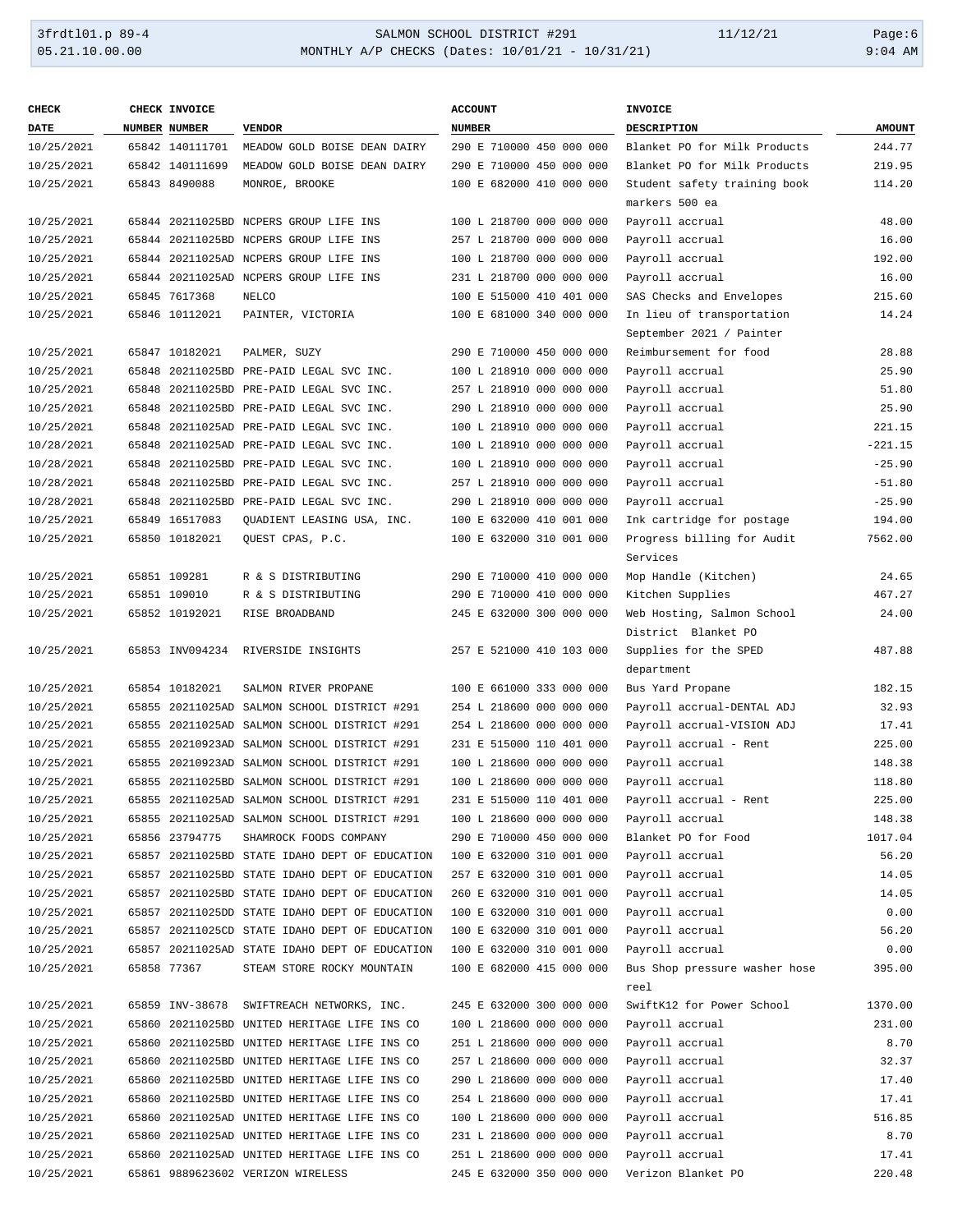#### 3frdtl01.p 89-4 SALMON SCHOOL DISTRICT #291 11/12/21 Page:7 05.21.10.00.00 MONTHLY A/P CHECKS (Dates: 10/01/21 - 10/31/21) 9:04 AM

| <b>CHECK</b>                  | CHECK INVOICE                         |                                                      | <b>ACCOUNT</b>                                 | <b>INVOICE</b>            |               |
|-------------------------------|---------------------------------------|------------------------------------------------------|------------------------------------------------|---------------------------|---------------|
| <b>DATE</b>                   | <b>NUMBER NUMBER</b>                  | <b>VENDOR</b>                                        | <b>NUMBER</b>                                  | <b>DESCRIPTION</b>        | <b>AMOUNT</b> |
| 10/25/2021                    | 65862 10182021                        | WEST JEFFERSON HIGH SCHOOL                           | 100 E 531000 310 401 159                       | JH VB Tournament Fees     | 109.27        |
| 09/16/2021 202100058 303759   |                                       | FLORES & ASSOCIATES                                  | 100 E 632000 310 001 000                       | September COBRA Admin fee | 50.00         |
| 09/16/2021 202100059 73710291 |                                       | WRIGHT EXPRESS FSC                                   | 100 E 531000 380 401 000                       | August Fuel Expenses      | 233.15        |
| 09/16/2021 202100059 73710291 |                                       | WRIGHT EXPRESS FSC                                   | 100 E 632000 380 001 000                       | August Fuel Expenses      | 67.05         |
| 09/16/2021 202100059 73710291 |                                       | WRIGHT EXPRESS FSC                                   | 240 E 515000 380 401 000                       | August Fuel Expenses      | 74.20         |
| 09/16/2021 202100059 73710291 |                                       | WRIGHT EXPRESS FSC                                   | 100 E 683000 420 000 000                       | August Fuel Expenses      | 261.22        |
| 10/12/2021 202100060 308151   |                                       | FLORES & ASSOCIATES                                  | 100 E 632000 310 001 000                       | October COBRA Admin Fee   | 50.00         |
| 10/12/2021 202100061 101521   |                                       | STATE TAX COMMISSION                                 | 100 L 223100 000 000 000                       | September Sales Tax       | 665.22        |
| 10/12/2021 202100061 101521   |                                       | STATE TAX COMMISSION                                 | 100 E 531000 300 401 000                       | September Sales Tax       | 379.13        |
| 10/12/2021 202100061 101521   |                                       | STATE TAX COMMISSION                                 | 290 E 710000 390 000 000                       | September Sales Tax       | 3.36          |
|                               |                                       |                                                      |                                                |                           |               |
|                               |                                       | 10/25/2021 202100062 20211025AD BLUE CROSS OF IDAHO  | 100 L 218600 000 000 000                       | Payroll accrual           | 7407.51       |
|                               |                                       | 10/25/2021 202100062 20211025AF BLUE CROSS OF IDAHO  | 100 L 218600 000 000 000                       | Payroll accrual           | 26470.04      |
|                               |                                       | 10/25/2021 202100062 20211025AF BLUE CROSS OF IDAHO  | 231 L 218600 000 000 000                       | Payroll accrual           | 559.55        |
|                               |                                       | 10/25/2021 202100062 20211025AF BLUE CROSS OF IDAHO  | 251 L 218600 000 000 000                       | Payroll accrual           | 559.55        |
|                               | 10/25/2021 202100063 20211025AD PERSI |                                                      | 100 L 218500 000 000 000                       | Payroll accrual           | 15933.24      |
|                               | 10/25/2021 202100063 20211025AD PERSI |                                                      | 251 L 218500 000 000 000                       | Payroll accrual           | 400.50        |
|                               | 10/25/2021 202100063 20211025AD PERSI |                                                      | 231 L 218500 000 000 000                       | Payroll accrual           | 335.09        |
|                               | 10/25/2021 202100063 20211025AD PERSI |                                                      | 241 L 218500 000 000 000                       | Payroll accrual           | 121.00        |
|                               | 10/25/2021 202100063 20211025AD PERSI |                                                      | 289 L 218500 000 000 000                       | Payroll accrual           | 5.37          |
|                               | 10/25/2021 202100063 20211025AD PERSI |                                                      | 100 L 218500 000 000 000                       | Payroll accrual           | 1353.27       |
|                               | 10/25/2021 202100063 20211025AD PERSI |                                                      | 241 L 218500 000 000 000                       | Payroll accrual           | 16.90         |
|                               | 10/25/2021 202100063 20211025AD PERSI |                                                      | 100 L 218500 000 000 000                       | Payroll accrual           | 1480.00       |
|                               | 10/25/2021 202100063 20211025AD PERSI |                                                      | 100 L 218500 000 000 000                       | Payroll accrual           | 400.00        |
|                               | 10/25/2021 202100063 20211025AF PERSI |                                                      | 100 L 218500 000 000 000                       | Payroll accrual PERSI SL  | 0.00          |
|                               | 10/25/2021 202100063 20211025AF PERSI |                                                      | 251 L 218500 000 000 000                       | Payroll accrual PERSI SL  | 0.00          |
|                               | 10/25/2021 202100063 20211025AF PERSI |                                                      | 231 L 218500 000 000 000                       | Payroll accrual PERSI SL  | 0.00          |
|                               | 10/25/2021 202100063 20211025AF PERSI |                                                      | 241 L 218500 000 000 000                       | Payroll accrual PERSI SL  | 0.00          |
|                               | 10/25/2021 202100063 20211025AF PERSI |                                                      | 289 L 218500 000 000 000                       | Payroll accrual PERSI SL  | 0.00          |
|                               | 10/25/2021 202100063 20211025AF PERSI |                                                      | 100 L 218500 000 000 000                       | Payroll accrual           | 0.00          |
|                               | 10/25/2021 202100063 20211025AF PERSI |                                                      | 251 L 218500 000 000 000                       | Payroll accrual           | 0.00          |
|                               | 10/25/2021 202100063 20211025AF PERSI |                                                      | 231 L 218500 000 000 000                       | Payroll accrual           | 0.00          |
|                               | 10/25/2021 202100063 20211025AF PERSI |                                                      | 241 L 218500 000 000 000                       | Payroll accrual           | 0.00          |
|                               | 10/25/2021 202100063 20211025AF PERSI |                                                      | 100 L 218500 000 000 000                       | Payroll accrual PERSI     | 26570.20      |
|                               | 10/25/2021 202100063 20211025AF PERSI |                                                      | 251 L 218500 000 000 000                       | Payroll accrual PERSI     | 667.89        |
|                               | 10/25/2021 202100063 20211025AF PERSI |                                                      | 231 L 218500 000 000 000                       |                           | 558.79        |
|                               |                                       |                                                      |                                                | Payroll accrual PERSI     | 201.79        |
|                               | 10/25/2021 202100063 20211025AF PERSI |                                                      | 241 L 218500 000 000 000 Payroll accrual PERSI |                           |               |
|                               | 10/25/2021 202100063 20211025AF PERSI |                                                      | 289 L 218500 000 000 000                       | Payroll accrual PERSI     | 8.96          |
|                               | 10/25/2021 202100063 20211025AF PERSI |                                                      | 241 L 218500 000 000 000                       | Payroll accrual           | 0.00          |
|                               | 10/25/2021 202100064 20211025AD SEA   |                                                      | 100 L 218906 000 000 000                       | Payroll accrual SEA Dues  | 101.24        |
|                               | 10/25/2021 202100064 20211025AD SEA   |                                                      | 251 L 218906 000 000 000                       | Payroll accrual SEA Dues  | 2.73          |
|                               | 10/25/2021 202100064 20211025AD SEA   |                                                      | 231 L 218906 000 000 000                       | Payroll accrual SEA Dues  | 2.73          |
|                               |                                       | 10/25/2021 202100065 20211025AD STATE TAX COMMISSION | 100 L 218400 000 000 000                       | Payroll accrual           | 1779.00       |
|                               |                                       | 10/25/2021 202100065 20211025AD STATE TAX COMMISSION | 251 L 218400 000 000 000                       | Payroll accrual           | 70.00         |
|                               |                                       | 10/25/2021 202100065 20211025AD STATE TAX COMMISSION | 100 L 218400 000 000 000                       | Payroll accrual           | 5280.91       |
|                               |                                       | 10/25/2021 202100065 20211025AD STATE TAX COMMISSION | 251 L 218400 000 000 000                       | Payroll accrual           | 210.24        |
|                               |                                       | 10/25/2021 202100065 20211025AD STATE TAX COMMISSION | 231 L 218400 000 000 000                       | Payroll accrual           | 38.00         |
|                               |                                       | 10/25/2021 202100065 20211025AD STATE TAX COMMISSION | 241 L 218400 000 000 000                       | Payroll accrual           | 61.21         |
|                               |                                       | 10/25/2021 202100065 20211025AD STATE TAX COMMISSION | 289 L 218400 000 000 000                       | Payroll accrual           | 1.64          |
|                               | 10/25/2021 202100066 20211025AD EFTPS |                                                      | 100 L 218100 000 000 000                       | Payroll accrual           | 13160.82      |
|                               | 10/25/2021 202100066 20211025AD EFTPS |                                                      | 251 L 218100 000 000 000                       | Payroll accrual           | 340.72        |
|                               | 10/25/2021 202100066 20211025AD EFTPS |                                                      | 231 L 218100 000 000 000                       | Payroll accrual           | 289.62        |
|                               | 10/25/2021 202100066 20211025AD EFTPS |                                                      | 241 L 218100 000 000 000                       | Payroll accrual           | 93.33         |
|                               | 10/25/2021 202100066 20211025AD EFTPS |                                                      | 289 L 218100 000 000 000                       | Payroll accrual           | 3.73          |
|                               | 10/25/2021 202100066 20211025AD EFTPS |                                                      | 100 L 218300 000 000 000                       | Payroll accrual           | 630.00        |
|                               | 10/25/2021 202100066 20211025AD EFTPS |                                                      | 100 L 218300 000 000 000                       | Payroll accrual           | 16113.05      |
|                               | 10/25/2021 202100066 20211025AD EFTPS |                                                      | 251 L 218300 000 000 000                       | Payroll accrual           | 558.17        |
|                               |                                       |                                                      |                                                |                           |               |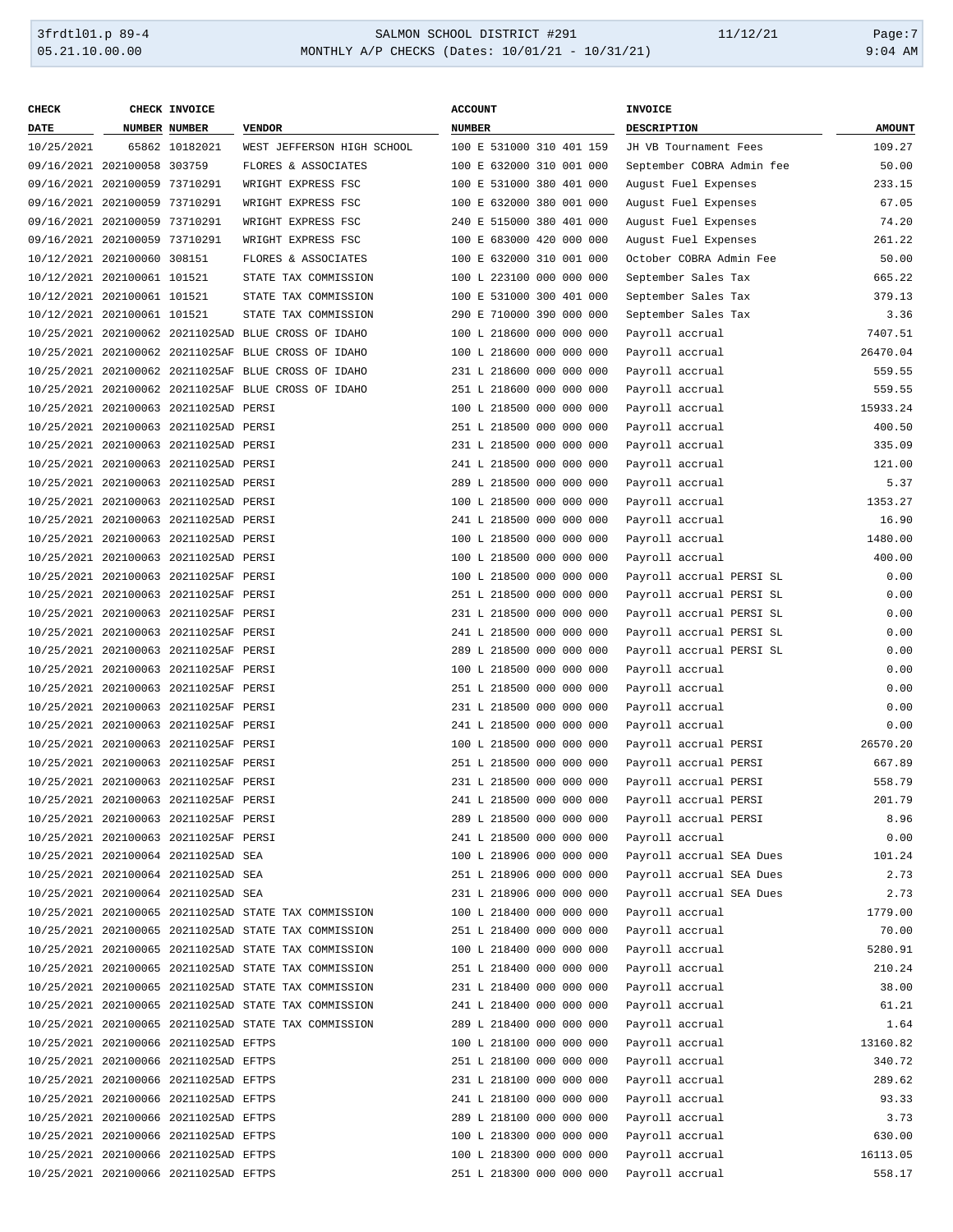#### 3frdtl01.p 89-4 SALMON SCHOOL DISTRICT #291 11/12/21 Page:8 05.21.10.00.00 MONTHLY A/P CHECKS (Dates: 10/01/21 - 10/31/21) 9:04 AM

| <b>CHECK</b> | CHECK INVOICE                         |                                                     | <b>ACCOUNT</b>           |  | <b>INVOICE</b>     |                       |                          |               |
|--------------|---------------------------------------|-----------------------------------------------------|--------------------------|--|--------------------|-----------------------|--------------------------|---------------|
| <b>DATE</b>  | NUMBER NUMBER                         | <b>VENDOR</b>                                       | <b>NUMBER</b>            |  | <b>DESCRIPTION</b> |                       |                          | <b>AMOUNT</b> |
|              | 10/25/2021 202100066 20211025AD EFTPS |                                                     | 231 L 218300 000 000 000 |  | Payroll accrual    |                       |                          | 193.18        |
|              | 10/25/2021 202100066 20211025AD EFTPS |                                                     | 241 L 218300 000 000 000 |  | Payroll accrual    |                       |                          | 146.11        |
|              | 10/25/2021 202100066 20211025AD EFTPS |                                                     | 289 L 218300 000 000 000 |  | Payroll accrual    |                       |                          | 3.49          |
|              | 10/25/2021 202100066 20211025AD EFTPS |                                                     | 100 L 218200 000 000 000 |  | Payroll accrual    |                       |                          | 3077.90       |
|              | 10/25/2021 202100066 20211025AD EFTPS |                                                     | 251 L 218200 000 000 000 |  | Payroll accrual    |                       |                          | 79.68         |
|              | 10/25/2021 202100066 20211025AD EFTPS |                                                     | 231 L 218200 000 000 000 |  | Payroll accrual    |                       |                          | 67.73         |
|              | 10/25/2021 202100066 20211025AD EFTPS |                                                     | 241 L 218200 000 000 000 |  | Payroll accrual    |                       |                          | 21.83         |
|              | 10/25/2021 202100066 20211025AD EFTPS |                                                     | 289 L 218200 000 000 000 |  | Payroll accrual    |                       |                          | 0.87          |
|              | 10/25/2021 202100066 20211025AF EFTPS |                                                     | 100 L 218100 000 000 000 |  | Payroll accrual    |                       |                          | 13160.82      |
|              | 10/25/2021 202100066 20211025AF EFTPS |                                                     | 251 L 218100 000 000 000 |  | Payroll accrual    |                       |                          | 340.72        |
|              |                                       |                                                     |                          |  |                    |                       |                          | 289.62        |
|              | 10/25/2021 202100066 20211025AF EFTPS |                                                     | 231 L 218100 000 000 000 |  | Payroll accrual    |                       |                          |               |
|              | 10/25/2021 202100066 20211025AF EFTPS |                                                     | 241 L 218100 000 000 000 |  | Payroll accrual    |                       |                          | 93.33         |
|              | 10/25/2021 202100066 20211025AF EFTPS |                                                     | 289 L 218100 000 000 000 |  | Payroll accrual    |                       |                          | 3.73          |
|              | 10/25/2021 202100066 20211025AF EFTPS |                                                     | 100 L 218200 000 000 000 |  | Payroll accrual    |                       |                          | 3077.90       |
|              | 10/25/2021 202100066 20211025AF EFTPS |                                                     | 251 L 218200 000 000 000 |  | Payroll accrual    |                       |                          | 79.68         |
|              | 10/25/2021 202100066 20211025AF EFTPS |                                                     | 231 L 218200 000 000 000 |  | Payroll accrual    |                       |                          | 67.73         |
|              | 10/25/2021 202100066 20211025AF EFTPS |                                                     | 241 L 218200 000 000 000 |  | Payroll accrual    |                       |                          | 21.83         |
|              | 10/25/2021 202100066 20211025AF EFTPS |                                                     | 289 L 218200 000 000 000 |  | Payroll accrual    |                       |                          | 0.87          |
|              |                                       | 10/25/2021 202100067 20211025BD BLUE CROSS OF IDAHO | 100 L 218600 000 000 000 |  | Payroll accrual    |                       |                          | 2275.41       |
|              |                                       | 10/25/2021 202100067 20211025BD BLUE CROSS OF IDAHO | 251 L 218600 000 000 000 |  | Payroll accrual    |                       |                          | 305.05        |
|              |                                       | 10/25/2021 202100067 20211025BD BLUE CROSS OF IDAHO | 245 L 218600 000 000 000 |  | Payroll accrual    |                       |                          | 700.64        |
|              |                                       | 10/25/2021 202100067 20211025BD BLUE CROSS OF IDAHO | 260 L 218600 000 000 000 |  | Payroll accrual    |                       |                          | 875.80        |
|              |                                       | 10/25/2021 202100067 20211025BF BLUE CROSS OF IDAHO | 100 L 218600 000 000 000 |  | Payroll accrual    |                       |                          | 13757.07      |
|              |                                       | 10/25/2021 202100067 20211025BF BLUE CROSS OF IDAHO | 251 L 218600 000 000 000 |  | Payroll accrual    |                       |                          | 1678.65       |
|              |                                       | 10/25/2021 202100067 20211025BF BLUE CROSS OF IDAHO | 257 L 218600 000 000 000 |  | Payroll accrual    |                       |                          | 2361.30       |
|              |                                       | 10/25/2021 202100067 20211025BF BLUE CROSS OF IDAHO | 258 L 218600 000 000 000 |  | Payroll accrual    |                       |                          | 279.77        |
|              |                                       | 10/25/2021 202100067 20211025BF BLUE CROSS OF IDAHO | 290 L 218600 000 000 000 |  | Payroll accrual    |                       |                          | 1678.65       |
|              |                                       | 10/25/2021 202100067 20211025BF BLUE CROSS OF IDAHO | 245 L 218600 000 000 000 |  | Payroll accrual    |                       |                          | 447.64        |
|              |                                       | 10/25/2021 202100067 20211025BF BLUE CROSS OF IDAHO | 260 L 218600 000 000 000 |  | Payroll accrual    |                       |                          | 1119.10       |
|              |                                       | 10/25/2021 202100067 20211025BF BLUE CROSS OF IDAHO | 254 L 218600 000 000 000 |  | Payroll accrual    |                       |                          | 559.55        |
|              | 10/25/2021 202100068 20211025BD PERSI |                                                     | 257 L 218500 000 000 000 |  | Payroll accrual    |                       |                          | 381.04        |
|              | 10/25/2021 202100068 20211025BD PERSI |                                                     | 100 L 218500 000 000 000 |  | Payroll accrual    |                       |                          | 3904.92       |
|              | 10/25/2021 202100068 20211025BD PERSI |                                                     | 251 L 218500 000 000 000 |  | Payroll accrual    |                       |                          | 269.95        |
|              | 10/25/2021 202100068 20211025BD PERSI |                                                     | 258 L 218500 000 000 000 |  | Payroll accrual    |                       |                          | 35.67         |
|              | 10/25/2021 202100068 20211025BD PERSI |                                                     | 290 L 218500 000 000 000 |  | Payroll accrual    |                       |                          | 269.57        |
|              |                                       |                                                     |                          |  |                    |                       |                          |               |
|              | 10/25/2021 202100068 20211025BD PERSI |                                                     | 245 L 218500 000 000 000 |  | Payroll accrual    |                       |                          | 156.78        |
|              | 10/25/2021 202100068 20211025BD PERSI |                                                     | 260 L 218500 000 000 000 |  | Payroll accrual    |                       |                          | 199.53        |
|              | 10/25/2021 202100068 20211025BD PERSI |                                                     | 254 L 218500 000 000 000 |  |                    | Payroll accrual       |                          | 63.15         |
|              | 10/25/2021 202100068 20211025BD PERSI |                                                     | 100 L 218500 000 000 000 |  |                    | Payroll accrual       |                          | 550.95        |
|              | 10/25/2021 202100068 20211025BD PERSI |                                                     | 100 L 218500 000 000 000 |  |                    | Payroll accrual       |                          | 350.00        |
|              | 10/25/2021 202100068 20211025BD PERSI |                                                     | 257 L 218500 000 000 000 |  | Payroll accrual    |                       |                          | 150.00        |
|              | 10/25/2021 202100068 20211025BF PERSI |                                                     | 257 L 218500 000 000 000 |  |                    |                       | Payroll accrual PERSI SL | 0.00          |
|              | 10/25/2021 202100068 20211025BF PERSI |                                                     | 100 L 218500 000 000 000 |  |                    |                       | Payroll accrual PERSI SL | 0.00          |
|              | 10/25/2021 202100068 20211025BF PERSI |                                                     | 251 L 218500 000 000 000 |  |                    |                       | Payroll accrual PERSI SL | 0.00          |
|              | 10/25/2021 202100068 20211025BF PERSI |                                                     | 258 L 218500 000 000 000 |  |                    |                       | Payroll accrual PERSI SL | 0.00          |
|              | 10/25/2021 202100068 20211025BF PERSI |                                                     | 290 L 218500 000 000 000 |  |                    |                       | Payroll accrual PERSI SL | 0.00          |
|              | 10/25/2021 202100068 20211025BF PERSI |                                                     | 245 L 218500 000 000 000 |  |                    |                       | Payroll accrual PERSI SL | 0.00          |
|              | 10/25/2021 202100068 20211025BF PERSI |                                                     | 260 L 218500 000 000 000 |  |                    |                       | Payroll accrual PERSI SL | 0.00          |
|              | 10/25/2021 202100068 20211025BF PERSI |                                                     | 254 L 218500 000 000 000 |  |                    |                       | Payroll accrual PERSI SL | 0.00          |
|              | 10/25/2021 202100068 20211025BF PERSI |                                                     | 257 L 218500 000 000 000 |  |                    | Payroll accrual PERSI |                          | 635.39        |
|              | 10/25/2021 202100068 20211025BF PERSI |                                                     | 100 L 218500 000 000 000 |  |                    | Payroll accrual PERSI |                          | 6511.81       |
|              | 10/25/2021 202100068 20211025BF PERSI |                                                     | 251 L 218500 000 000 000 |  |                    | Payroll accrual PERSI |                          | 450.17        |
|              | 10/25/2021 202100068 20211025BF PERSI |                                                     | 258 L 218500 000 000 000 |  |                    | Payroll accrual PERSI |                          | 59.49         |
|              | 10/25/2021 202100068 20211025BF PERSI |                                                     | 290 L 218500 000 000 000 |  |                    | Payroll accrual PERSI |                          | 449.53        |
|              | 10/25/2021 202100068 20211025BF PERSI |                                                     | 245 L 218500 000 000 000 |  |                    | Payroll accrual PERSI |                          | 261.44        |
|              | 10/25/2021 202100068 20211025BF PERSI |                                                     | 260 L 218500 000 000 000 |  |                    | Payroll accrual PERSI |                          | 332.73        |
|              |                                       |                                                     |                          |  |                    |                       |                          |               |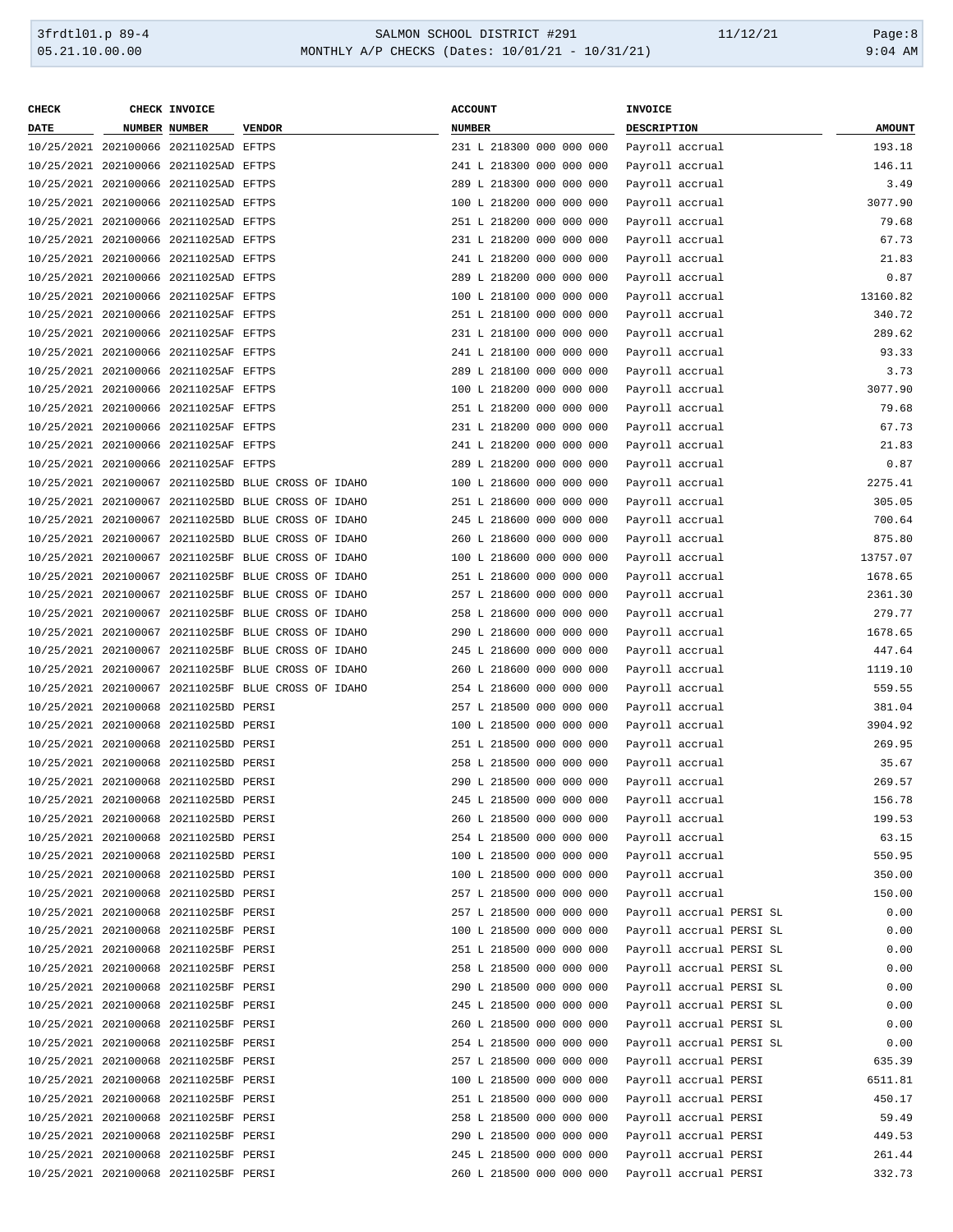#### 3frdtl01.p 89-4 SALMON SCHOOL DISTRICT #291 11/12/21 Page:9 05.21.10.00.00 MONTHLY A/P CHECKS (Dates: 10/01/21 - 10/31/21) 9:04 AM

| <b>CHECK</b> | CHECK INVOICE                         |                                                      | <b>ACCOUNT</b>           | INVOICE         |                       |               |
|--------------|---------------------------------------|------------------------------------------------------|--------------------------|-----------------|-----------------------|---------------|
| <b>DATE</b>  | NUMBER NUMBER                         | <b>VENDOR</b>                                        | <b>NUMBER</b>            | DESCRIPTION     |                       | <b>AMOUNT</b> |
|              | 10/25/2021 202100068 20211025BF PERSI |                                                      | 254 L 218500 000 000 000 |                 | Payroll accrual PERSI | 105.31        |
|              |                                       | 10/25/2021 202100070 20211025BD STATE TAX COMMISSION | 100 L 218400 000 000 000 | Payroll accrual |                       | 467.00        |
|              |                                       | 10/25/2021 202100070 20211025BD STATE TAX COMMISSION | 257 L 218400 000 000 000 |                 | Payroll accrual       | 30.00         |
|              |                                       | 10/25/2021 202100070 20211025BD STATE TAX COMMISSION | 290 L 218400 000 000 000 |                 | Payroll accrual       | 5.00          |
|              |                                       | 10/25/2021 202100070 20211025BD STATE TAX COMMISSION | 100 L 218400 000 000 000 |                 | Payroll accrual       | 302.60        |
|              |                                       | 10/25/2021 202100070 20211025BD STATE TAX COMMISSION | 257 L 218400 000 000 000 |                 | Payroll accrual       | 0.00          |
|              |                                       | 10/25/2021 202100070 20211025BD STATE TAX COMMISSION | 251 L 218400 000 000 000 |                 | Payroll accrual       | 0.00          |
|              |                                       | 10/25/2021 202100070 20211025BD STATE TAX COMMISSION | 290 L 218400 000 000 000 |                 | Payroll accrual       | 0.00          |
|              |                                       | 10/25/2021 202100070 20211025BD STATE TAX COMMISSION | 258 L 218400 000 000 000 |                 | Payroll accrual       | 0.00          |
|              |                                       | 10/25/2021 202100070 20211025BD STATE TAX COMMISSION | 245 L 218400 000 000 000 |                 | Payroll accrual       | 6.40          |
|              |                                       | 10/25/2021 202100070 20211025BD STATE TAX COMMISSION | 260 L 218400 000 000 000 |                 | Payroll accrual       | 0.00          |
|              |                                       | 10/25/2021 202100070 20211025BD STATE TAX COMMISSION | 254 L 218400 000 000 000 |                 | Payroll accrual       | 0.00          |
|              | 10/25/2021 202100071 20211025BD EFTPS |                                                      | 100 L 218100 000 000 000 |                 | Payroll accrual       | 3766.43       |
|              | 10/25/2021 202100071 20211025BD EFTPS |                                                      | 257 L 218100 000 000 000 |                 | Payroll accrual       | 363.21        |
|              | 10/25/2021 202100071 20211025BD EFTPS |                                                      | 251 L 218100 000 000 000 |                 | Payroll accrual       | 212.34        |
|              | 10/25/2021 202100071 20211025BD EFTPS |                                                      | 290 L 218100 000 000 000 |                 | Payroll accrual       | 314.32        |
|              |                                       |                                                      |                          |                 |                       |               |
|              | 10/25/2021 202100071 20211025BD EFTPS |                                                      | 258 L 218100 000 000 000 |                 | Payroll accrual       | 30.89         |
|              | 10/25/2021 202100071 20211025BD EFTPS |                                                      | 245 L 218100 000 000 000 |                 | Payroll accrual       | 92.31         |
|              | 10/25/2021 202100071 20211025BD EFTPS |                                                      | 260 L 218100 000 000 000 |                 | Payroll accrual       | 124.12        |
|              | 10/25/2021 202100071 20211025BD EFTPS |                                                      | 254 L 218100 000 000 000 |                 | Payroll accrual       | 48.44         |
|              | 10/25/2021 202100071 20211025BD EFTPS |                                                      | 100 L 218300 000 000 000 |                 | Payroll accrual       | 115.00        |
|              | 10/25/2021 202100071 20211025BD EFTPS |                                                      | 257 L 218300 000 000 000 |                 | Payroll accrual       | 100.00        |
|              | 10/25/2021 202100071 20211025BD EFTPS |                                                      | 290 L 218300 000 000 000 |                 | Payroll accrual       | 75.00         |
|              | 10/25/2021 202100071 20211025BD EFTPS |                                                      | 100 L 218300 000 000 000 |                 | Payroll accrual       | 2105.54       |
|              | 10/25/2021 202100071 20211025BD EFTPS |                                                      | 257 L 218300 000 000 000 |                 | Payroll accrual       | 70.70         |
|              | 10/25/2021 202100071 20211025BD EFTPS |                                                      | 251 L 218300 000 000 000 |                 | Payroll accrual       | 25.71         |
|              | 10/25/2021 202100071 20211025BD EFTPS |                                                      | 290 L 218300 000 000 000 |                 | Payroll accrual       | 86.58         |
|              | 10/25/2021 202100071 20211025BD EFTPS |                                                      | 258 L 218300 000 000 000 |                 | Payroll accrual       | 0.00          |
|              | 10/25/2021 202100071 20211025BD EFTPS |                                                      | 245 L 218300 000 000 000 |                 | Payroll accrual       | 80.59         |
|              | 10/25/2021 202100071 20211025BD EFTPS |                                                      | 260 L 218300 000 000 000 |                 | Payroll accrual       | 0.00          |
|              | 10/25/2021 202100071 20211025BD EFTPS |                                                      | 254 L 218300 000 000 000 |                 | Payroll accrual       | 0.00          |
|              | 10/25/2021 202100071 20211025BD EFTPS |                                                      | 100 L 218200 000 000 000 |                 | Payroll accrual       | 880.88        |
|              | 10/25/2021 202100071 20211025BD EFTPS |                                                      | 257 L 218200 000 000 000 |                 | Payroll accrual       | 84.96         |
|              | 10/25/2021 202100071 20211025BD EFTPS |                                                      | 251 L 218200 000 000 000 | Payroll accrual |                       | 49.65         |
|              | 10/25/2021 202100071 20211025BD EFTPS |                                                      | 290 L 218200 000 000 000 | Payroll accrual |                       | 73.52         |
|              | 10/25/2021 202100071 20211025BD EFTPS |                                                      | 258 L 218200 000 000 000 | Payroll accrual |                       | 7.22          |
|              | 10/25/2021 202100071 20211025BD EFTPS |                                                      | 245 L 218200 000 000 000 | Payroll accrual |                       | 21.59         |
|              | 10/25/2021 202100071 20211025BD EFTPS |                                                      | 260 L 218200 000 000 000 |                 | Payroll accrual       | 29.03         |
|              | 10/25/2021 202100071 20211025BD EFTPS |                                                      | 254 L 218200 000 000 000 |                 | Payroll accrual       | 11.33         |
|              | 10/25/2021 202100071 20211025BF EFTPS |                                                      | 100 L 218100 000 000 000 |                 | Payroll accrual       | 3766.43       |
|              | 10/25/2021 202100071 20211025BF EFTPS |                                                      | 257 L 218100 000 000 000 |                 | Payroll accrual       | 363.21        |
|              | 10/25/2021 202100071 20211025BF EFTPS |                                                      | 251 L 218100 000 000 000 |                 | Payroll accrual       | 212.34        |
|              | 10/25/2021 202100071 20211025BF EFTPS |                                                      | 290 L 218100 000 000 000 |                 |                       |               |
|              |                                       |                                                      |                          |                 | Payroll accrual       | 314.32        |
|              | 10/25/2021 202100071 20211025BF EFTPS |                                                      | 258 L 218100 000 000 000 |                 | Payroll accrual       | 30.89         |
|              | 10/25/2021 202100071 20211025BF EFTPS |                                                      | 245 L 218100 000 000 000 |                 | Payroll accrual       | 92.31         |
|              | 10/25/2021 202100071 20211025BF EFTPS |                                                      | 260 L 218100 000 000 000 |                 | Payroll accrual       | 124.12        |
|              | 10/25/2021 202100071 20211025BF EFTPS |                                                      | 254 L 218100 000 000 000 |                 | Payroll accrual       | 48.44         |
|              | 10/25/2021 202100071 20211025BF EFTPS |                                                      | 100 L 218200 000 000 000 |                 | Payroll accrual       | 880.88        |
|              | 10/25/2021 202100071 20211025BF EFTPS |                                                      | 257 L 218200 000 000 000 |                 | Payroll accrual       | 84.96         |
|              | 10/25/2021 202100071 20211025BF EFTPS |                                                      | 251 L 218200 000 000 000 |                 | Payroll accrual       | 49.65         |
|              | 10/25/2021 202100071 20211025BF EFTPS |                                                      | 290 L 218200 000 000 000 |                 | Payroll accrual       | 73.52         |
|              | 10/25/2021 202100071 20211025BF EFTPS |                                                      | 258 L 218200 000 000 000 |                 | Payroll accrual       | 7.22          |
|              | 10/25/2021 202100071 20211025BF EFTPS |                                                      | 245 L 218200 000 000 000 |                 | Payroll accrual       | 21.59         |
|              | 10/25/2021 202100071 20211025BF EFTPS |                                                      | 260 L 218200 000 000 000 |                 | Payroll accrual       | 29.03         |
|              | 10/25/2021 202100071 20211025BF EFTPS |                                                      | 254 L 218200 000 000 000 |                 | Payroll accrual       | 11.33         |
|              |                                       | 10/25/2021 202100072 20211025CD STATE TAX COMMISSION | 100 L 218400 000 000 000 |                 | Payroll accrual       | 0.00          |
|              |                                       |                                                      |                          |                 |                       |               |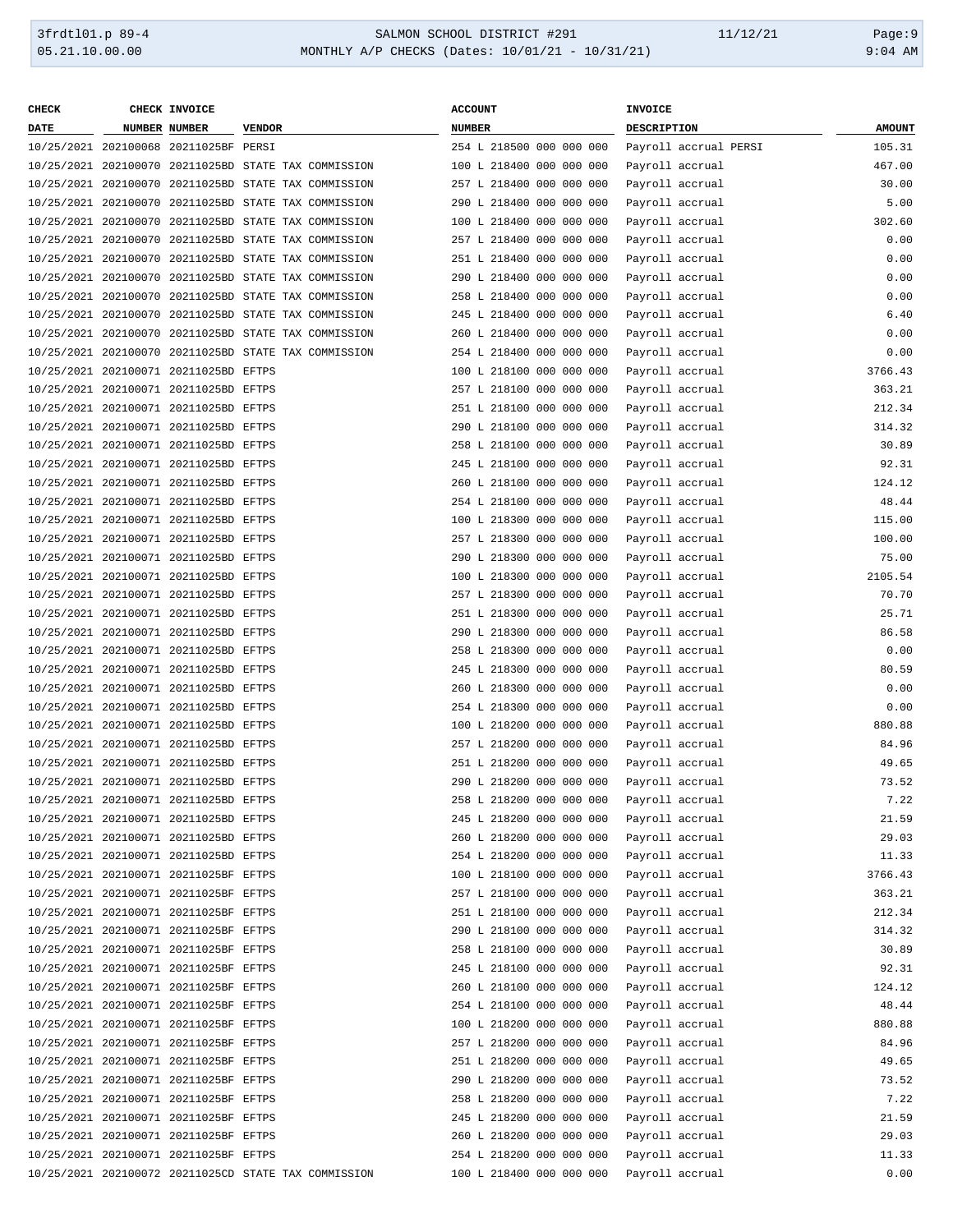# 3frdtl01.p 89-4 SALMON SCHOOL DISTRICT #291 11/12/21 Page:10 MONTHLY A/P CHECKS (Dates: 10/01/21 - 10/31/21)

| <b>CHECK</b>                  | CHECK INVOICE                         |                                                      | <b>ACCOUNT</b>              | <b>INVOICE</b>               |               |
|-------------------------------|---------------------------------------|------------------------------------------------------|-----------------------------|------------------------------|---------------|
| <b>DATE</b>                   | <b>NUMBER NUMBER</b>                  | <b>VENDOR</b>                                        | <b>NUMBER</b>               | <b>DESCRIPTION</b>           | <b>AMOUNT</b> |
|                               | 10/25/2021 202100073 20211025CD EFTPS |                                                      | 100 L 218100 000 000 000    | Payroll accrual              | 252.97        |
|                               | 10/25/2021 202100073 20211025CD EFTPS |                                                      | 100 L 218300 000 000 000    | Payroll accrual              | 94.41         |
| 10/25/2021                    | 202100073 20211025CD EFTPS            |                                                      | 100 L 218200 000 000 000    | Payroll accrual              | 59.17         |
|                               | 10/25/2021 202100073 20211025CF EFTPS |                                                      | 100 L 218100 000 000 000    | Payroll accrual              | 252.97        |
|                               | 10/25/2021 202100073 20211025CF EFTPS |                                                      | 100 L 218200 000 000 000    | Payroll accrual              | 59.17         |
|                               |                                       | 10/25/2021 202100074 20211025DD STATE TAX COMMISSION | 100 L 218400 000 000 000    | Payroll accrual              | 0.00          |
|                               | 10/25/2021 202100075 20211025DD EFTPS |                                                      | 100 L 218100 000 000 000    | Payroll accrual              | 36.89         |
|                               | 10/25/2021 202100075 20211025DD EFTPS |                                                      | 100 L 218300 000 000 000    | Payroll accrual              | 0.00          |
|                               | 10/25/2021 202100075 20211025DD EFTPS |                                                      | 100 L 218200 000 000 000    | Payroll accrual              | 8.64          |
|                               | 10/25/2021 202100075 20211025DF EFTPS |                                                      | 100 L 218100 000 000 000    | Payroll accrual              | 36.89         |
|                               | 10/25/2021 202100075 20211025DF EFTPS |                                                      | 100 L 218200 000 000 000    | Payroll accrual              | 8.64          |
|                               |                                       | 10/25/2021 202100076 20211025CF BLUE CROSS OF IDAHO  | 100 L 218600 000 000 000    | Pavroll accrual              | 559.55        |
| 10/25/2021 202100077 093021   |                                       | BLUE CROSS OF IDAHO                                  | 100 L 218600 000 000 000    | Adjust deductions R Lewis    | 32.98         |
|                               |                                       |                                                      |                             | 23.85, McNevin 7.37, Bellamy |               |
|                               |                                       |                                                      |                             | 1.76                         |               |
| 10/12/2021 202100078 oct.2021 |                                       | WRIGHT EXPRESS FSC                                   | 100 E 531000 380 401 000    | October Fuel                 | 264.27        |
| 10/12/2021 202100078 oct.2021 |                                       | WRIGHT EXPRESS FSC                                   | 100 E 632000 380 001 000    | October Fuel                 | 120.65        |
| 10/12/2021 202100078 oct.2021 |                                       | WRIGHT EXPRESS FSC                                   | E 682200 420 000 000<br>100 | October Fuel                 | 165.60        |
| 10/12/2021 202100078 oct.2021 |                                       | WRIGHT EXPRESS FSC                                   | 100 E 683000 420 000 000    | October Fuel                 | 227.71        |

Totals for checks 338495.81